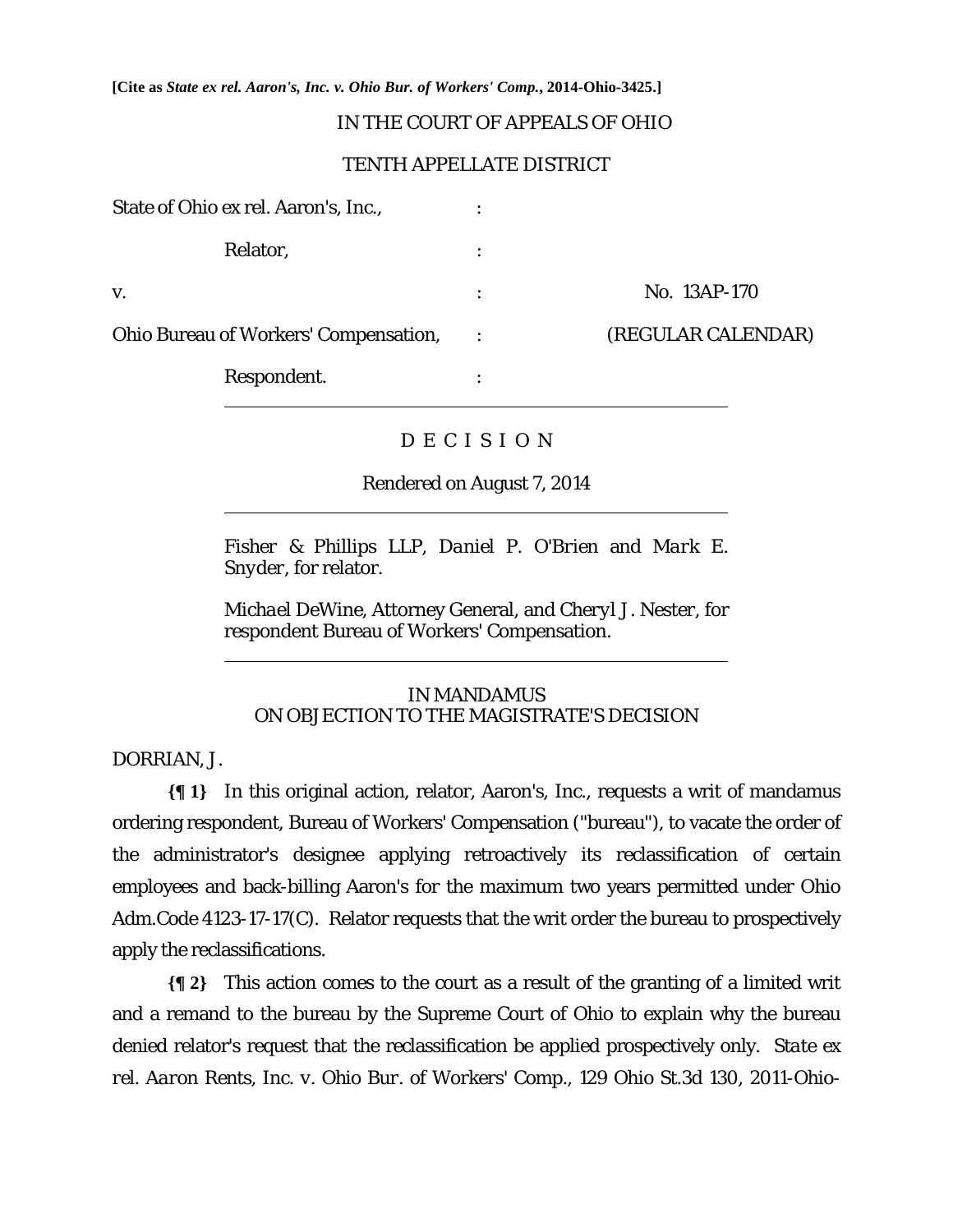3140. The administrator's designee held a hearing and again denied relator's request that the reclassification be applied prospectively only. The administrator's designee did so on the basis of the magnitude of misreporting and the scope of the reporting discrepancies. Relator filed the present original action in response to the same.

**{¶ 3}** Pursuant to Civ.R. 53(D) and Loc.R. 13(M) of the Tenth District Court of Appeals, this matter was referred to a magistrate who issued a decision, including findings of fact and conclusions of law, which is appended hereto. The magistrate found that the magnitude of the misclassification of employees was a sufficient basis for the administrator's designee to deny the request that the misclassification be applied prospectively only. Thus, the magistrate determined that the administrator's designee did not abuse its discretion granted to him under Ohio Adm.Code 4123-17-17(C). Further, the magistrate observed that relator cited to no case or authority that holds that retroactive billing can only be premised upon the intentional wrongdoing of the employer and that *State ex. rel Roberds, Inc. v. Conrad*, 86 Ohio St.3d 221 (1999), strongly suggested otherwise. Therefore, the magistrate recommended that this court deny the requested writ of mandamus.

**{¶ 4}** Relator has filed the following objection to the magistrate's decision:

The Magistrate's conclusion that the magnitude of misclassification was a sufficient basis to support application of the maximum twenty-four month retroactive back-billing period is not supported by the record. In fact, the record evidence reflects that the [bureau's] own internal policy is to "go prospective on an audit" unless there is some intentional wrong-doing or disregard on the part of the employer.

**{¶ 5}** With regard to the argument that it was an abuse of discretion to conclude that the magnitude of misclassification was sufficient basis to support application of the retroactive back-billing, this is not a new argument and is essentially a reiteration of the same argument previously made to and addressed by the magistrate. For the reasons stated in the magistrate's decision, we do not find merit to relator's objection.

**{¶ 6}** With regard to the argument that a writ is warranted on the basis of an internal policy of the bureau, we reject this argument as said internal policy did not create a clear legal duty, nor a clear legal right, as required in order to issue a writ of mandamus.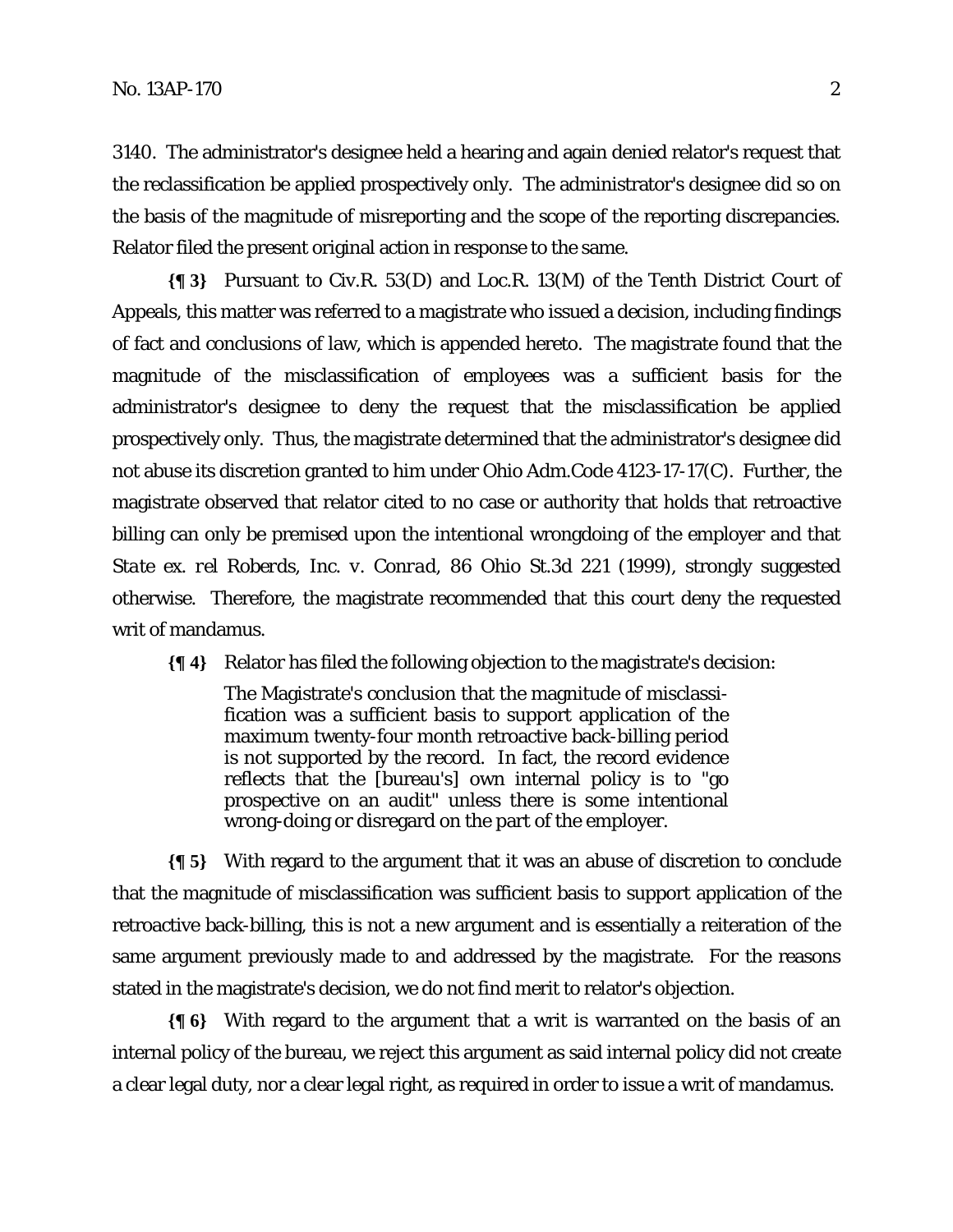**{¶ 7}** In its objection, relator points to the testimony of the bureau's regional supervisor of underwriting and premium audit that "it is normal policy to apply reclassifications prospectively, unless there is some fault on the part of the employer." (Objection, 6.) It further points to an e-mail by the bureau's director of employer management services to the bureau's director of employer compliance, stating that " '[t]he only exception I think there would be to prospective is a very obvious case of disregard to previous audit instructions.' " (Objection, 7.) Relator argues there was no previous audit or communication putting it on notice of any issues with payroll reporting.

**{¶ 8}** In *State ex rel Bledsoe v. Marion Steel Co*., 10th Dist. No. 02AP-193, 2002- Ohio-6835, this court denied a petition by a claimant for a writ of mandamus to vacate an order denying permanent total disability compensation. The claimant had argued that the Industrial Commission of Ohio ("commission") had a clear legal duty, and, therefore, he had a clear legal right to the compensation, pursuant to an internal commission memorandum. The internal memorandum addressed conflict of interest and, according to the claimant, would have required rejection of a psychological examination conducted by a physician who was the business associate of the employer's expert. Noting the three criteria which must be met in order to issue a writ of mandamus, we rejected the magistrate's conclusion that the internal memorandum gave relator a clear legal right or that it imposed upon the commission any clear legal duty.

**{¶ 9}** Likewise, here, we note the three criteria which must be met in order to issue a writ of mandamus: (1) that relator has a clear legal right to the relief requested; (2) that the respondent has a clear legal duty to grant the relief requested; and (3) that he or she has no adequate remedy at law by which to vindicate the claimed right. *State ex rel. Hattie v Goldhardt*, 69 Ohio St.3d 123, 125 (1994), citing *State ex. rel. Berger v. McMonagle*, 6 Ohio St.3d 28, 29 (1983). We reject relator's argument that the internal policy to "go prospective on an audit" establishes a clear legal duty on the part of the bureau, or a clear legal right on the part of the relator, to apply the reclassification prospectively.

**{¶ 10}** Upon review of the magistrate's decision, an independent review of the record, and due consideration of relator's objection, we find the magistrate has properly determined the pertinent facts and concluded a writ is not warranted. We, therefore,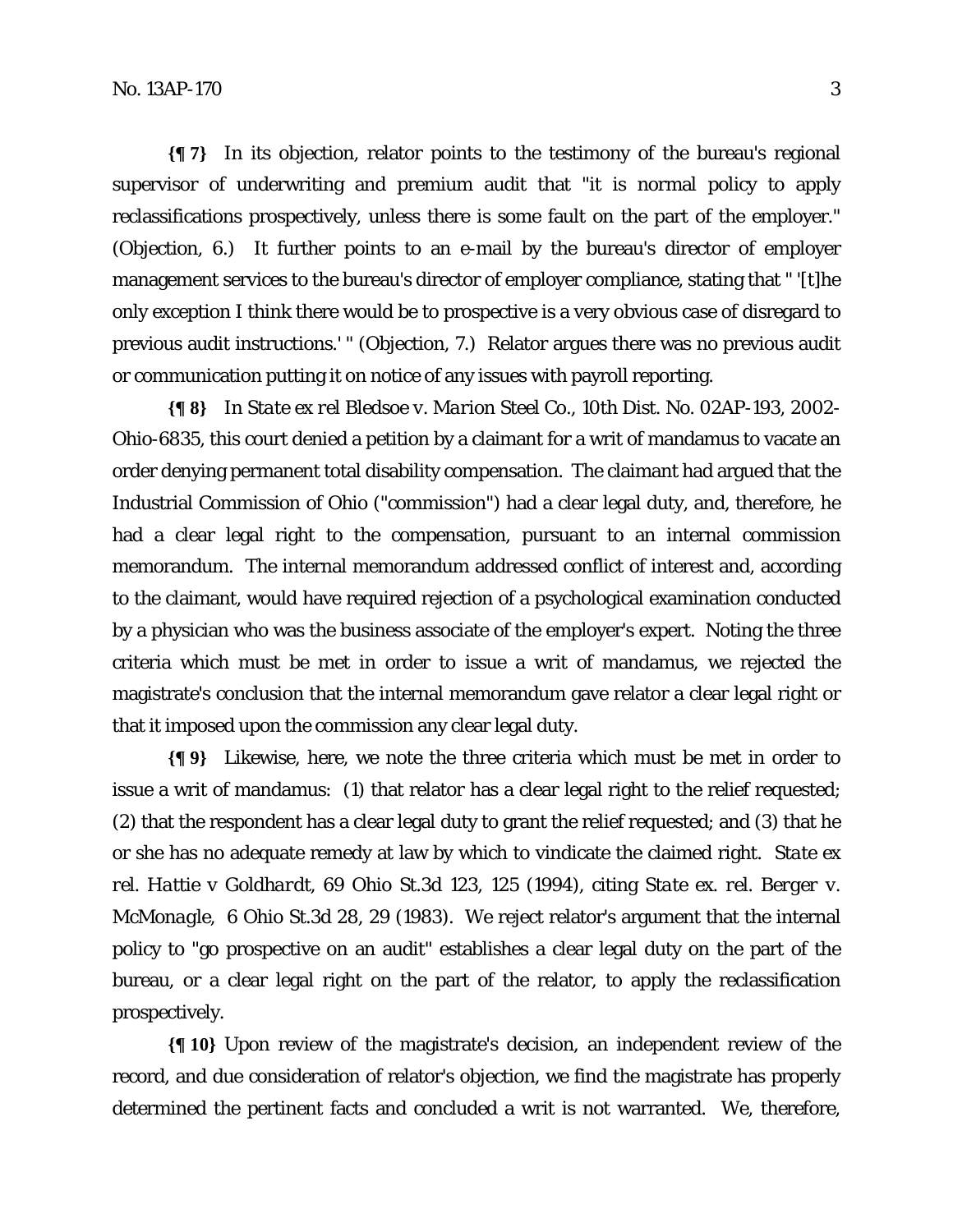overrule relator's objection to the magistrate's decision. We adopt the findings of fact of the magistrate, as no objection was raised regarding same, and adopt and modify the magistrate's conclusions of law consistent with this decision. Accordingly, the requested writ of mandamus is hereby denied.

*Objection overruled; writ denied.*

KLATT and LUPER SCHUSTER, JJ., concur.

\_\_\_\_\_\_\_\_\_\_\_\_\_\_\_\_\_\_\_\_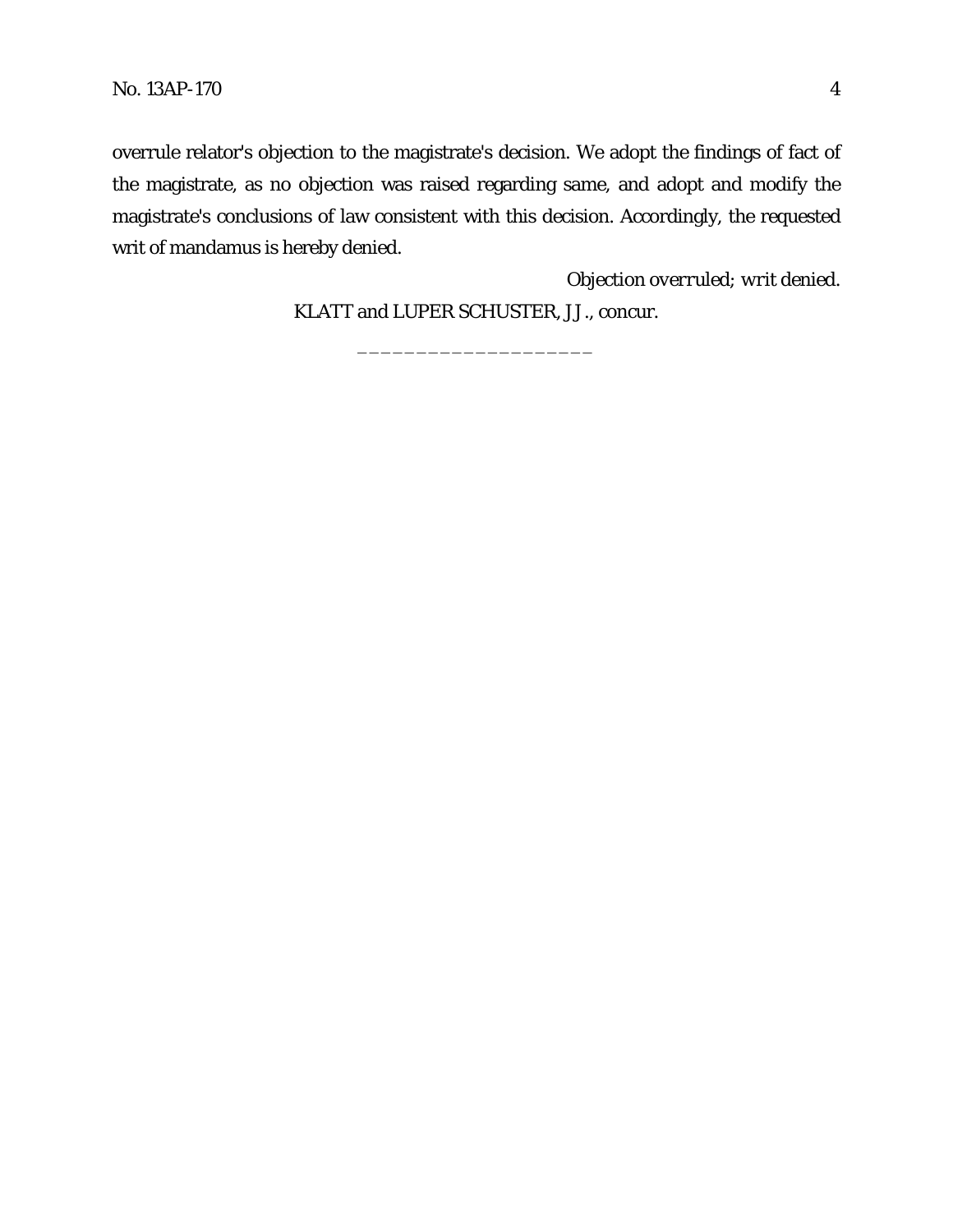$\overline{a}$ 

 $\overline{a}$ 

 $\overline{a}$ 

# **APPENDIX**

## IN THE COURT OF APPEALS OF OHIO

## TENTH APPELLATE DISTRICT

| State of Ohio ex rel. Aaron's, Inc.,         |                |                    |
|----------------------------------------------|----------------|--------------------|
| Relator,                                     |                |                    |
| V.                                           | $\ddot{\cdot}$ | No. 13AP-170       |
| <b>Ohio Bureau of Workers' Compensation,</b> |                | (REGULAR CALENDAR) |
| Respondent.                                  | ٠              |                    |

# MAGISTRATE'S DECISION

Rendered on March 12, 2014

*Fisher & Phillips LLP, Daniel P. O'Brien* and *Mark E. Snyder*, for relator.

*Michael DeWine*, Attorney General, and *Cheryl J. Nester*, for respondent Bureau of Workers' Compensation.

## IN MANDAMUS

**{¶ 11}** In a prior original action, the relator, Aaron Rents, Inc., n.k.a. Aaron's, Inc. ("Aaron's" or "relator") unsuccessfully challenged in this court a decision of the Ohio Bureau of Workers' Compensation ("bureau") that reclassified its product technicians for purposes of premium calculation and applied the reclassification retrospectively under the 24-month provision of Ohio Adm.Code 4123-17-17(C). On appeal as of right, the Supreme Court of Ohio held that the bureau erred in failing to explain why it denied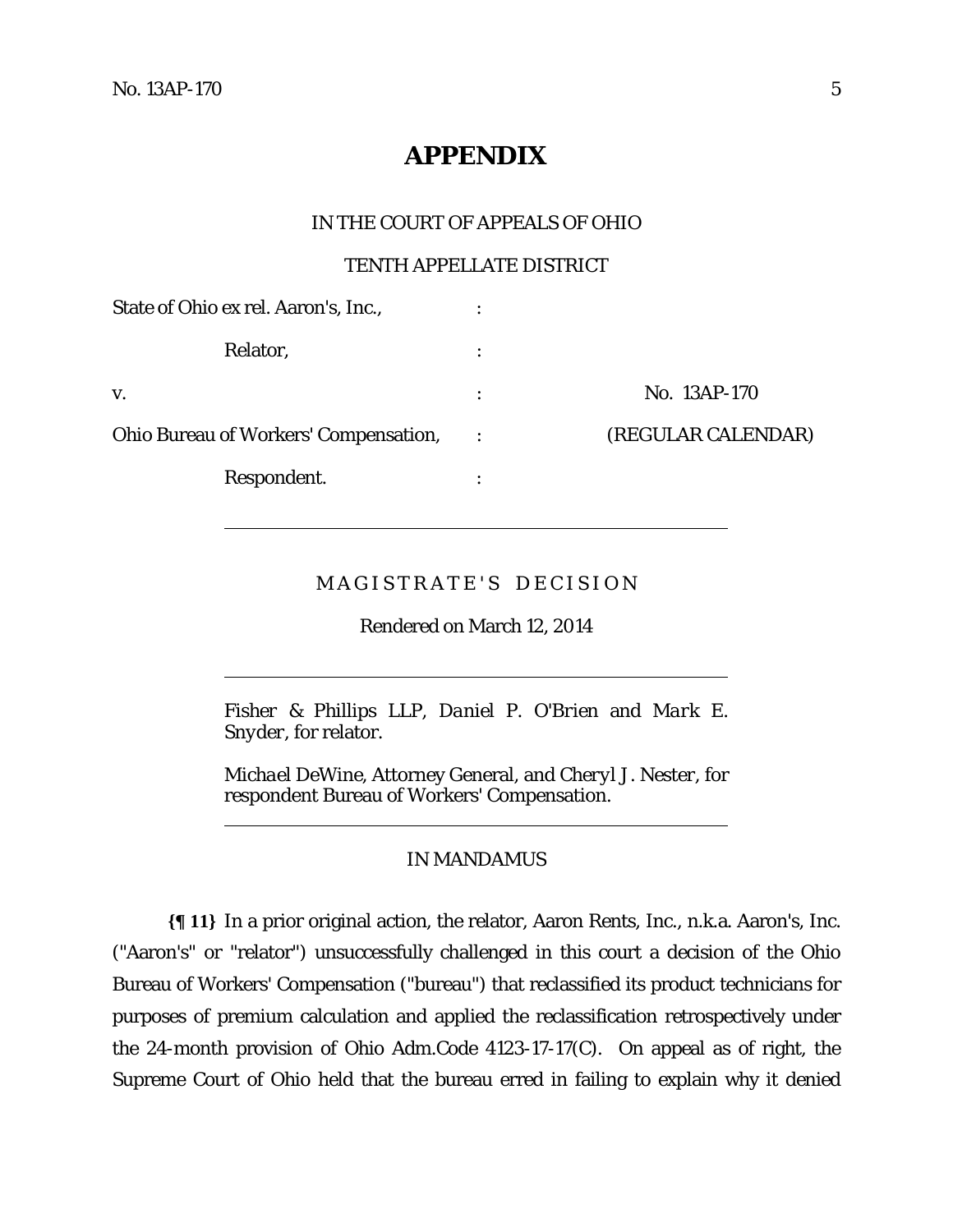relator's request that the reclassification be applied prospectively only. The Supreme Court reversed the judgment of this court and granted a limited writ.

**{¶ 12}** On remand, the administrator's designee conducted a hearing on January 17, 2012 and thereafter issued a decision that denies relator's request that the reclassification be applied prospectively only.

**{¶ 13}** In this original action, relator requests a writ of mandamus ordering the bureau to vacate the order of the administrator's designee and to enter an order that grants relator's request for prospective-only application of the reclassifications. In the alternative, relator requests that the writ order the bureau to vacate the January 17, 2012 order of the administrator's designee and to schedule a hearing before the bureau's adjudicating committee.

#### Findings of Fact:

**{¶ 14}** 1. Aaron's describes the historical development of its business operations in Ohio and its initial relationship to the bureau:

> Aaron's, Inc. (fka Aaron Rents, Inc., hereafter referred to as "Aaron's"), a Georgia corporation, provides retail services involving rental and lease ownership of residential and office furniture, consumer electronics and home appliances. There are three operating divisions of Aaron's: sales and lease ownership, corporate furnishings, and manufacturing. Aaron's began doing business in Ohio in 1992. Aaron's operations in Ohio are within the sales and lease ownership division. The company maintains an administrative office in Columbus, Ohio. Presently, there are approximately 300 Aaron's retail stores selling electronics, appliances and household furnishings in Ohio.

> When Aaron's came to Ohio in the early 1990's, its business consisted primarily of renting furniture. In 2000, the business began to evolve into primarily a rent-to-own operation.

(Stipulation of Evidence, exhibit Y.)

**{¶ 15}** 2. When relator initially applied to the bureau for workers' compensation coverage as a state-fund employer, relator's entire workforce was assigned manual 8810 with the exception of its product technicians who were assigned manual 8044.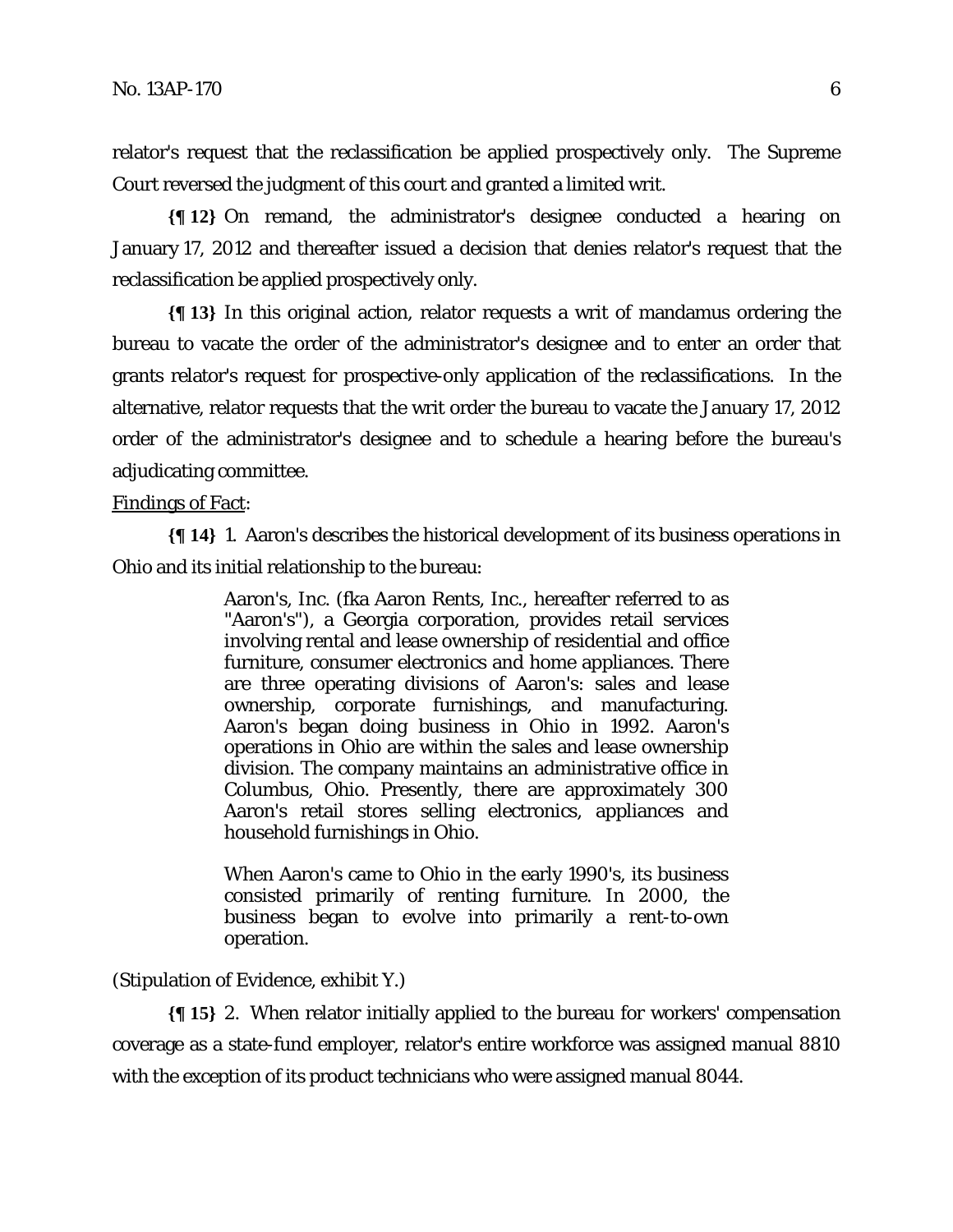**{¶ 16}** 3. Manual 8810 is captioned "Clerical Office Employees NOC [Not-Otherwise Classified]." Manual 8044 is captioned "Store: Furniture & Drivers."

**{¶ 17}** 4. One of the duties of a "product technician" is the delivery of merchandise to a customer's home or business. Delivery of merchandise involves the driving of a vehicle.

**{¶ 18}** 5. In April 2006, the bureau initiated an audit. However, the individual auditor assigned to perform the audit did not prepare an audit report until January 2007. His audit report covered the period July 1, 2004 through December 31, 2006. That audit report was rejected by the bureau on grounds that it failed the bureau's "quality review process."

**{¶ 19}** 6. In early 2008, the bureau initiated a new audit which covered the period July 1, 2004 to December 31, 2007. That audit was performed by C. D. Goellnitz, the bureau's regional auditing supervisor.

**{¶ 20}** 7. By letter dated April 16, 2008, relator, through counsel, contested the audit report.

**{¶ 21}** 8. On May 20, 2008, Mr. Goellnitz wrote to the bureau's adjudicating committee a "Statement of Facts":

> An audit was conducted on subject risk covering the periods of July 1, 2004 through December 31, 2007.

> Aaron operates a national chain of retail type stores specializing in lease to own sales of household goods, electronics and furniture. They have a large number of stores in Ohio. In addition to the stores they have a regional administrative operation and a regional warehouse in Columbus.

> The risk was initially assigned manuals 8044 Furniture and manual 8810 clerical. The assignment of 8044 was initially correct since the risk operation was predominately furniture but over time had developed more into electronics sales. Therefore manual 8044 which include drivers were replaced with manual 8017 Store Retail and 7380 Drivers. Manual 7380 covers delivery of merchandise and needs by rule to be separately rated from the store operation manual 8017.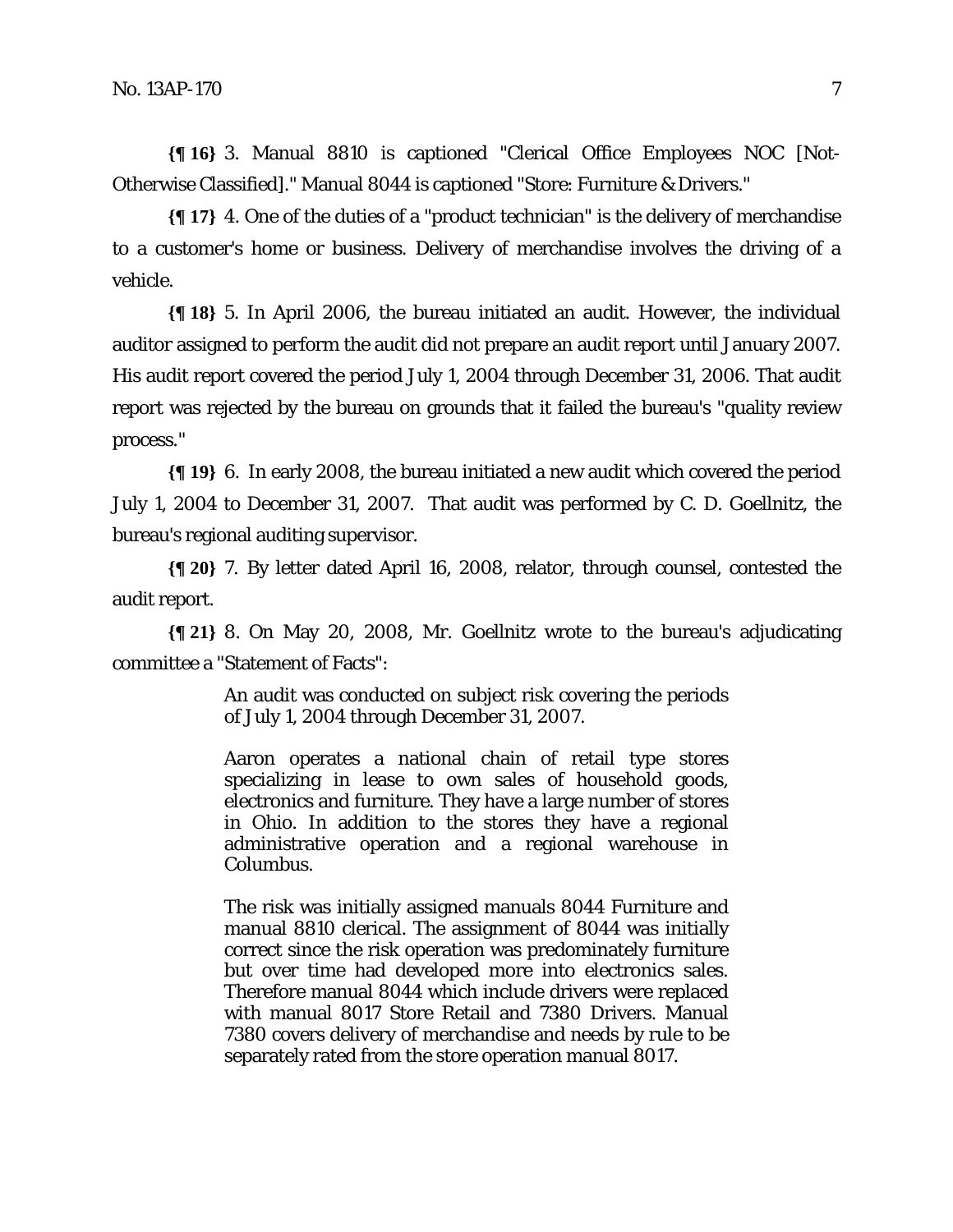The business has also expanded doing some service work on the electronic items and manual 9519 Household appliance service and repairs were added to cover this type of work since it needed to be separately rated with 8017 per NCCI classification rules. Manual 8742 Salespersons were added to cover traveling executives as well as internal audit.

The risk based on the manuals they were originally assigned was not reporting correctly. They had placed into manual 8044 its Production Techs, Warehouse, long haul drivers, warehouse manager and service techs. Under 8810 it had placed all other employees including the store managers, the store sales staff as well as all the regional staff.

The result of distributing the labor force into the proper classification resulted in a significant billing which the employer is protesting.

**{¶ 22}** 9. On September 24, 2008, relator's protest was heard by the bureau's three-member adjudicating committee. Thereafter, by unanimous vote, the adjud-icating committee issued an order denying relator's protest and retrospectively applying the reclassifications for the 24-month back period provided by Ohio Adm.Code 4123-17-17(C).

**{¶ 23}** The adjudicating committee order explained:

**The facts of this case are as follows:** The Bureau audited the employer for the period from July 1, 2004 through December 31, 2007. The auditor transferred payroll from NCCI manual code 8810 to Code 8017. Further drivers were moved from manual 8044 to manual 7380. The audit also added manual codes 8742 and 9519.

The employer objected to the audit findings and requested a hearing before the Adjudicating Committee.

\* \* \*

At the hearing the employer representative gave a brief history of the employer's business. Originally, the nature of the operation provided equipment and furniture for rent to rent customers. Around 1998, the employer's operation changed to a rent to own business and established retail outlets or store fronts for direct business with customers in several locations throughout Ohio and nationwide. The employer is a Georgia corporation which reports having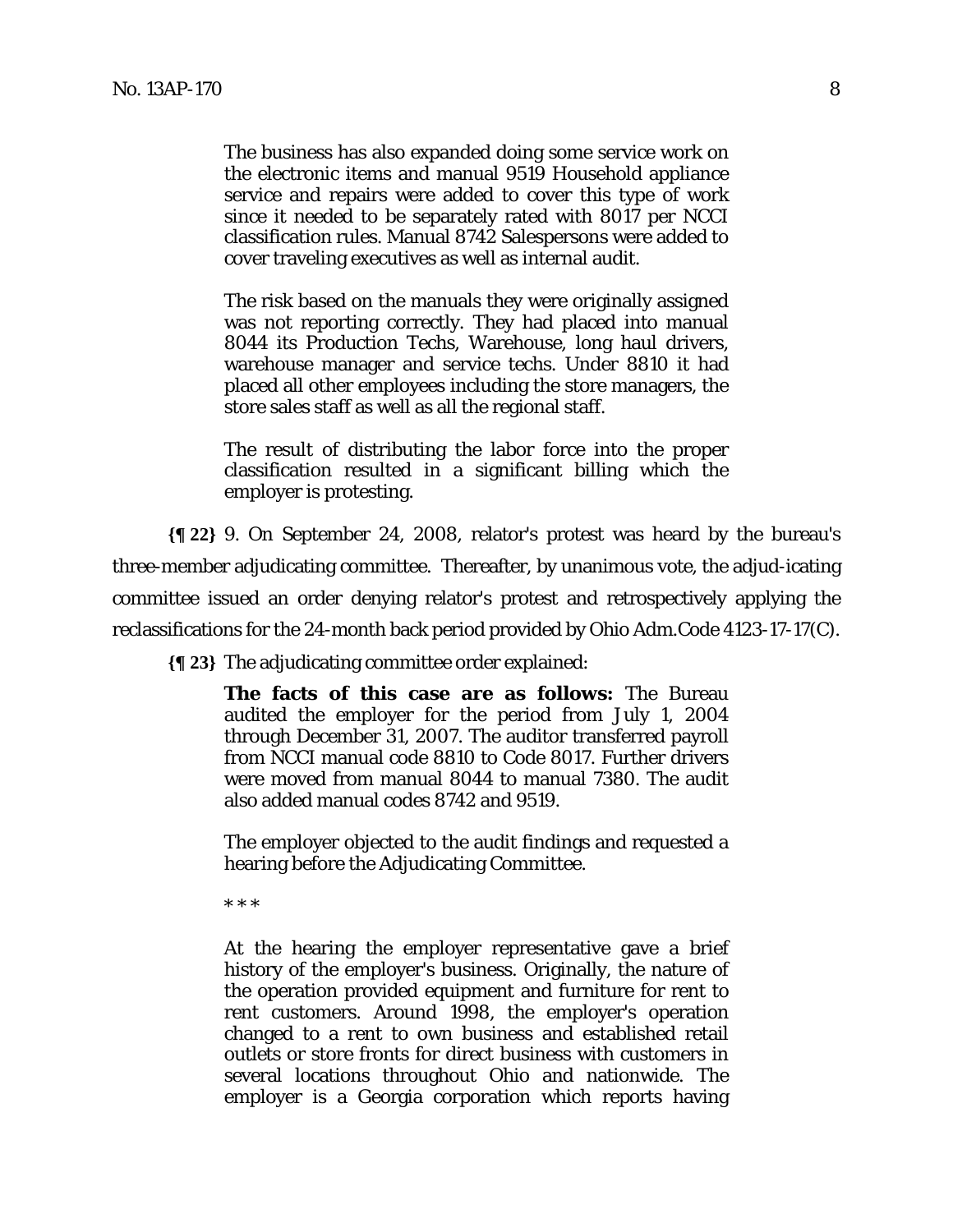yearly audits from their insurance company in other jurisdictions. In April 2006, the Bureau contacted employer for an audit; however, the Bureau failed to timely complete the audit. It was not until March 2008, that a second audit was completed and the audit findings provided to the employer. The employer has two objections to the audit. First, the employer objects to the assignment of manual 7380 and contends the employees assigned to this manual would be better placed under manual 8017. Manual 7380 is an NOC (not otherwise classified) classification and manual 8017 are more specific to the operation of the business. The employer representative conveyed that Travelers Insurance Company, which provides coverage for this employer in other jurisdictions and also utilizes NCCI, has classified the same drivers under manual 8017. The second objection to the audit involves the employer position that the audit findings should be prospective only from the date of the second completed audit of March 2008. Under OAC 4123-17- 17(C) the Bureau may go back 24 months immediately prior to the current payroll period. The rule states the 24 [months] is calculated [from] the date the employer puts BWC on notice of errors or that BWC provides written notice to the employer of the bureaus intent to inspect examine or audit the employer's records. The employer representative contends the Bureau cannot go back 24 months from the date of the initial audit since it was never finalized. The employer representative argued the \$2 million audit findings would unjustly enrich the Bureau and that the loss runs show the Bureau has already made an underwriting profit from this employer. The employer representative further noted the employer was reporting using the manuals assigned by the Bureau and payroll reports do not provide an opportunity to change the manual classifications assigned to the policy. The employer representative also argued that with the Bureau going back to 2004, yet never having conveyed the audit findings in 2006, the employer lost the opportunity to pursue other alternatives (e.g. self insurance, retrospective rating) which would have resulted in less liability. The delay in processing the initial audit in 2006 has harmed the employer.

The Bureau representative stated the employer was originally assigned manual 8044 and 8810. Audit findings indicated the employer sells and rent[s] furniture and other household items. The employer changed the operation of their business from selling mostly furniture to mostly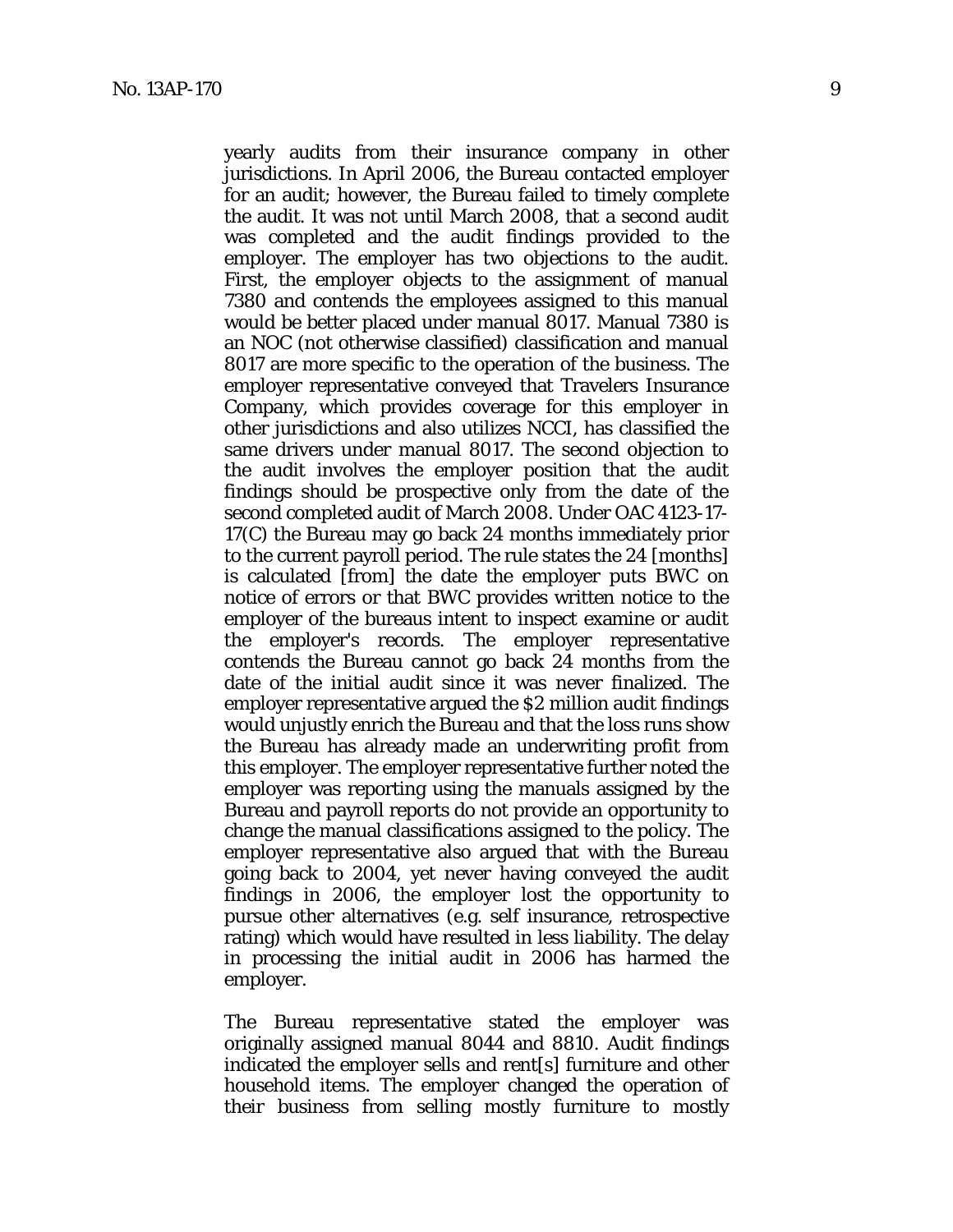electronics therefore manual 8017 [was] assigned. There is a regional headquarters in Columbus. There are drivers who deliver and set up the equipment for the business as well as drivers that are also service techs for the equipment. Manual 8017 [does] not include drivers and therefore the driver classification was assigned. Significant payroll was moved from manual 8810 to manual 8017. Under the direction of NCCI and Ohio law, the drivers need to be placed under manual 7380. As to the audit findings being attributed back to July 1, 2004, the Bureau gave notice to the employer in 2006 of the need for an audit. The Bureau historically goes back two years from the date of notice of the audit to determine the two year period.

Given the information provided at the hearing, the Adjudicating Committee upholds the assignment of manual 8017 and manual 7380 to the policy. The NCCI Scopes Manual is clear that drivers are reportable to manual 7380 and that other operational employees are reportable to the store class of manual 8017. The employer's operations are best described by these classifications. The Bureau must report as classified under the Scopes Manual. The Bureau is bound by not only the NCCI Scopes Manual, but also Ohio law. The manner in which a private insurance carrier in a jurisdiction other than Ohio classifies drivers is not a consideration for this Committee. Therefore, the assigned manual classifications are affirmed. Regarding the back billing period of the audit, the Committee finds in light of the delay of processing the audit findings and the lack of proof that the Bureau ever provided written notice of the initial April 2006 audit or findings, the Bureau shall only make the audit findings limited to the payroll periods from January 1, 2006 through December 31, 2007.

## (Emphasis sic.)

**{¶ 24}** 10. Relator administratively appealed the September 24, 2008 order of the adjudicating committee to the administrator's designee pursuant to R.C. 4123.291.

**{¶ 25}** 11. Following a February 10, 2009 hearing, the administrator's designee issued an order affirming the findings and decision of the adjudicating committee.

**{¶ 26}** 12. On March 6, 2009, relator filed in this court a mandamus action that was assigned case No. 09AP-232. On September 29, 2009, this magistrate issued his magistrate's decision.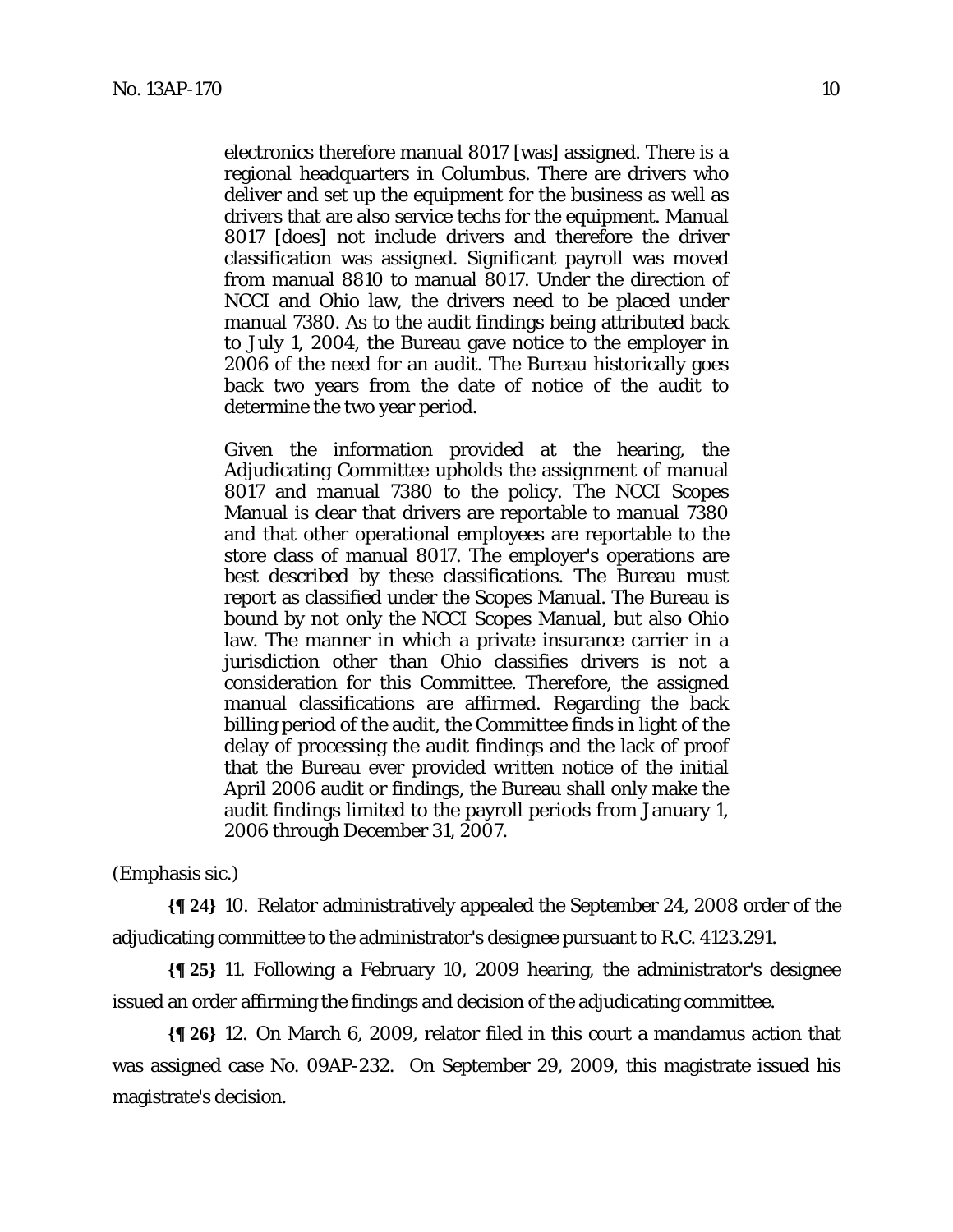**{¶ 27}** 13. On January 26, 2010, this court issued its decision. This court adopted this magistrate's findings of fact but not his conclusions of law. This court denied the request for a writ of mandamus. *State ex rel. Aaron Rents, Inc. v. Ohio Bur. of Workers' Comp.,* 10th Dist. No. 09AP-232, 2010-Ohio-218.

**{¶ 28}** 14. Relator appealed as of right the judgment of this court to the Supreme Court of Ohio.

**{¶ 29}** 15. On July 5, 2011, the Supreme Court issued its decision. The court reversed the judgment of this court and granted a limited writ of mandamus. *State ex rel. Aaron Rents, Inc. v. Ohio Bur. of Workers' Comp.,* 129 Ohio St.3d 130, 2011-Ohio-3140. The court explains:

> Under Ohio Adm.Code 4123-17-17(C), the bureau can make adjustments to an employer's account either prospectively or retroactively. *State ex rel. Granville Volunteer Fire Dept., Inc. v. Indus. Comm.* (1992), 64 Ohio St.3d 518, 520-521, 597 N.E.2d 127. ARI objects to retroactive reclassification and argues, among other things, that its ability to challenge the bureau's decision has been compromised because the order does not explain why retroactive rather than prospective reclassification was favored. We agree.

> We "generally defer[ ] to the [bureau's] expertise in premium matters," but we will intercede when an occupational classification has been made in an arbitrary, capricious, or discriminatory manner. *State ex rel. Progressive Sweeping Contractors, Inc. v. Ohio Bur. of Workers' Comp.* (1994), 68 Ohio St.3d 393, 396, 627 N.E.2d 550. The agency's expertise, moreover, "does not supersede the duty this court has imposed upon the Industrial Commission and the bureau to adequately explain their decisions." *State ex rel. Craftsmen Basement Finishing Sys., Inc. v. Ryan,* 121 Ohio St.3d 492, 2009-Ohio-1676, 905 N.E.2d 639, ¶ 15. An order must "inform the parties and potentially a reviewing court of the basis of the [agency's] decision." *State ex rel. Yellow Freight Sys., Inc. v. Indus. Comm.* (1994), 71 Ohio St.3d 139, 142, 642 N.E.2d 378.

> ARI contends that without an explanation why its request for prospective application was denied, it cannot know whether the imposition was arbitrary, capricious, or, in this case, punitive. ARI fears that the bureau retroactively reclassified its employees as punishment for what the bureau believed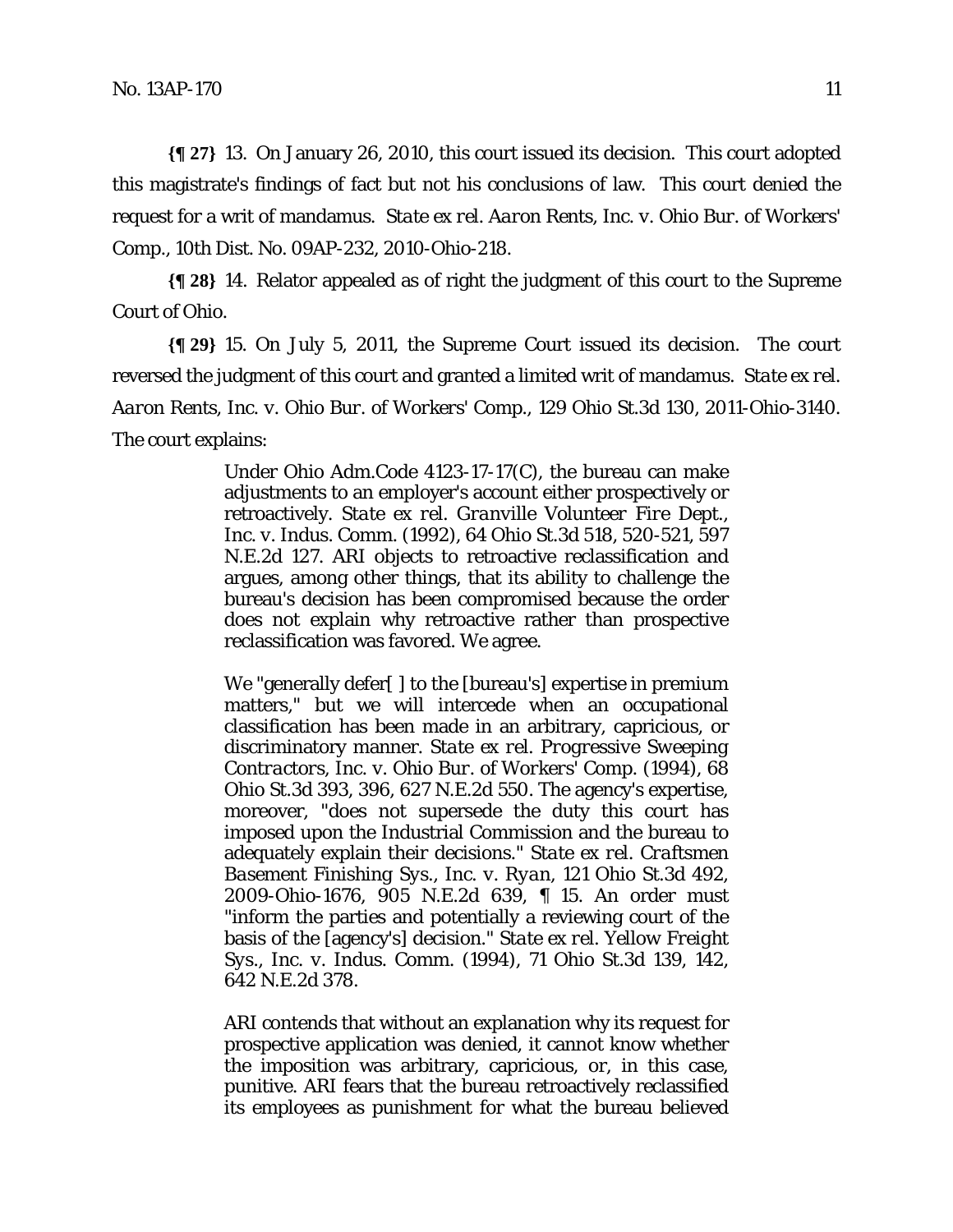was ARI's deliberate misclassification of its workers. ARI asserts that if that is the case, it deserves to know so that it can prove that the misclassification was unintentional and consistent with what it believed the bureau desired initially.

ARI's points are valid. There is no way to know why the bureau exercised its reclassification discretion as it did. Further explanation as to why the bureau reached its decision is necessary before we can determine whether an abuse of discretion occurred.

The judgment of the court of appeals is reversed, and a limited writ is granted ordering the bureau to vacate its order, further consider the matter, and issue an amended order including an explanation for its decision.

*Id.* at ¶ 9-13*.* 

**{¶ 30}** 16. Relator filed in the Supreme Court of Ohio a request for clarification arguing that the court should clarify whether the adjudicating committee should hold a hearing prior to a hearing by the administrator's designee. In response, the bureau filed a memorandum opposing the motion for clarification. On September 21, 2011, without explanation, the Supreme Court denied relator's motion to clarify. *State ex rel. Aaron Rents, Inc. v. Ohio Bur. of Workers' Comp.,* 129 Ohio St.3d 1473, 2011-Ohio-4751.

**{¶ 31}** 17. On November 29, 2011, the bureau issued notice that the matter was scheduled for a hearing on January 17, 2012 before the administrator's designee.

**{¶ 32}** 18. Prior to the January 17, 2012 hearing, relator, through counsel, submitted a position statement. In its position statement, relator argued that the hearing should be held before the adjudicating committee, not before the administrator's designee. Relator also argued that the back-billing or retroactive application of the reclassifications is inequitable.

**{¶ 33}** 19. On January 17, 2012, the administrator's designee heard the matter before him on the limited writ and remand from the Supreme Court. The hearing was recorded and transcribed for the record.

**{¶ 34}** 20. At the hearing, relator's counsel called James W. Roberts, Jr., to testify on behalf of Aaron's. Mr. Roberts has been with Aaron's since 1990. His current position is director of financial projects. In 2006, he was the corporate operations controller.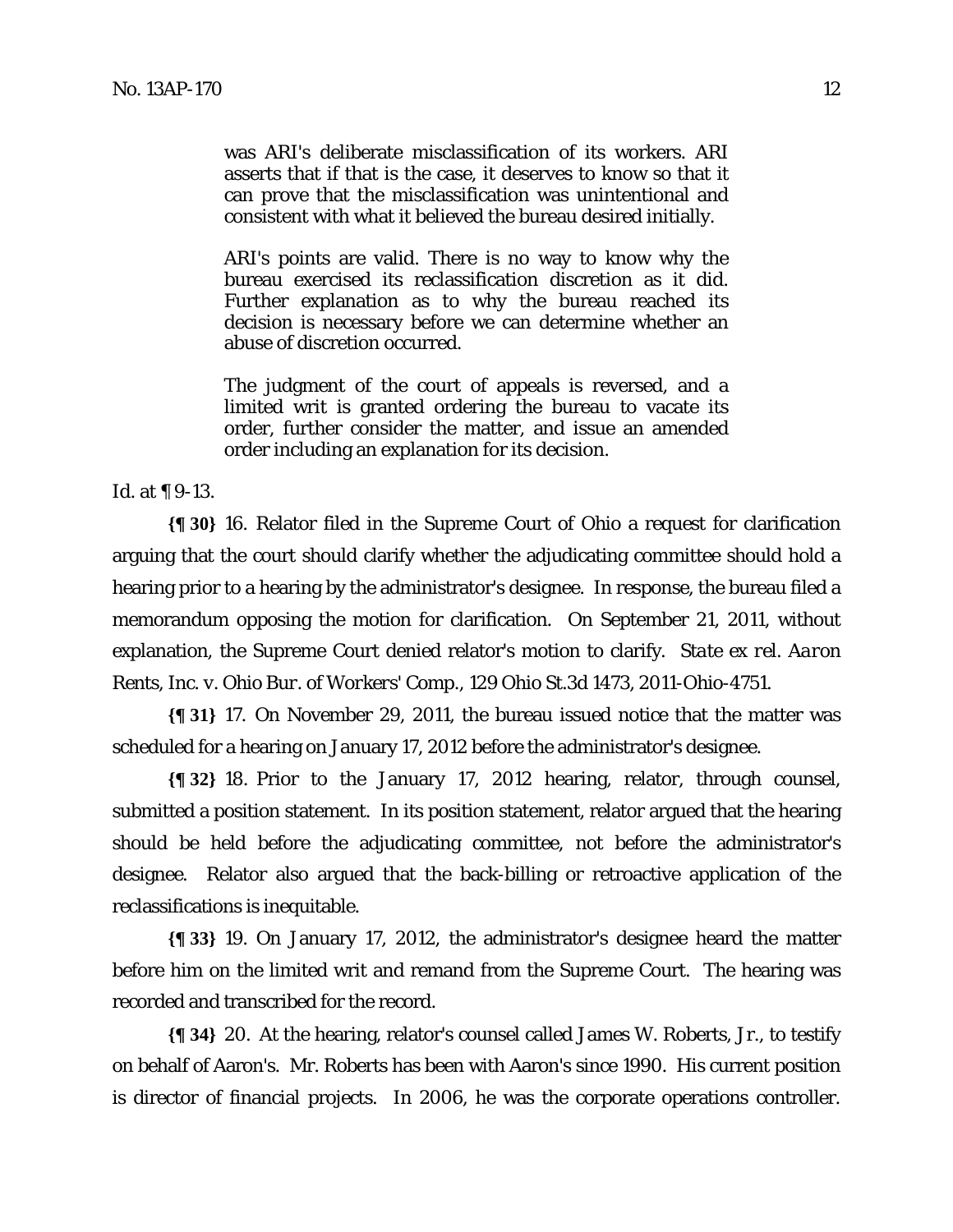While Aaron's risk management department had the final responsibility for workers' compensation matters, Roberts assisted in the creation of the report that risk management used to complete the semi-annual report to the bureau.

**{¶ 35}** In states other than Ohio, Aaron's was insured with "Travelers" for its workers' compensation coverage. West Virginia also had its own state system, as does Ohio.

**{¶ 36}** 21. Roberts testified as follows:

Q. But my question is: Did you only produce information for Ohio or did you produce it for all states in which Aaron's operated?

A. We produce it for all states.

Q. So you had a database that you ran through payroll?

A. Correct.

Q. And you would extract that information?

A. Based on what was requested from the vendor.

Q. When you reported to the Travelers, how did they get the information? How did they use the information?

A. The Travelers would come once a year, they would send an auditor out. And we would get a combination of our quarterly filing reports and they had specific reports that they would like us to pull from the system. We would then reconcile it. It would go look at the -- then go and classify each of the various codes as to what he thought was the correct code, then they would produce an audit report.

Q. Do you have other monopolistic jurisdictions that you've dealt with other than the Travelers?

A. Just the West Virginia.

Q. How did West Virginia work?

A. West Virginia, they -- they came and did an annual audit. We gave them the reports that they requested and, you know, it was just a very -- it was similar to the Travelers in that it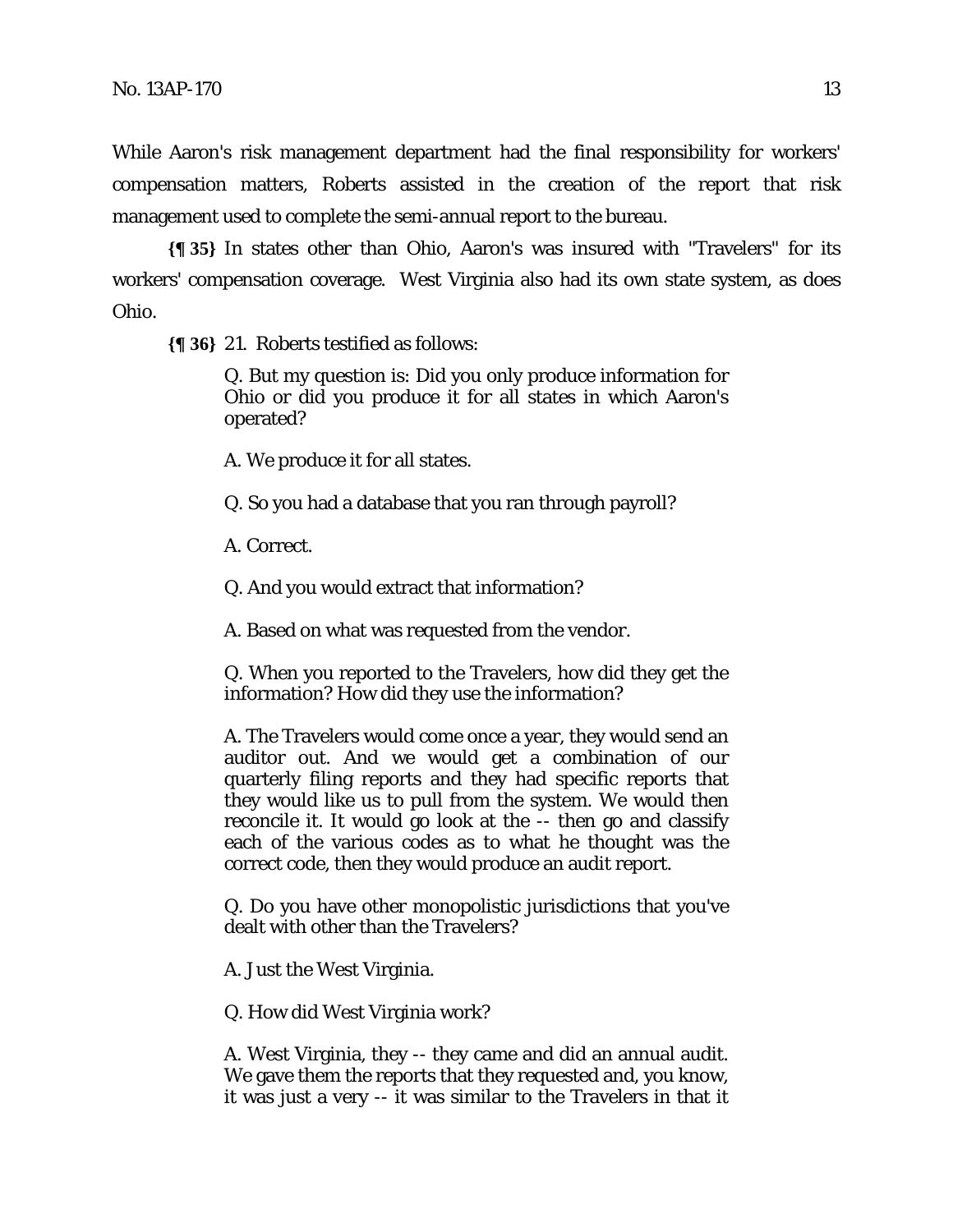was an annual audit procedure and they reviewed everything.

Q. When was the first time you started handling anything from the Ohio Bureau and for Aaron's?

A. When I was the division controller starting in 1998, I think it was just outlined, we had two different -- two different divisions within our company, we had the rent-toown corporate furnishings and we had the Aaron's sales and lease ownership.

We had the one store in Ohio, and I was responsible for filling out the information for that store starting in 1998. The division controller for the sales and lease division would fill out the information for the other part and then it was submitted to the risk management department, which would then fill out the form and send it in.

Q. When did you become responsible for all of Ohio?

A. In 2002 when I was changed from division controller to corporate operations controller.

Q. And what would you do to fill out the Ohio report at that point?

A. We would -- we would run a report from at that time the ADP system and then reconcile it to the unemployment reports that were filed with the state.

Q. And how did you --

A. And then we would put the information in the form and give it to risk management.

Q. Put in in the Bureau's reporting form?

A. Correct.

Q. The semiannual payroll report?

A. The six months, yes.

Q. Okay. And how did you make a determination as to who belonged in what category?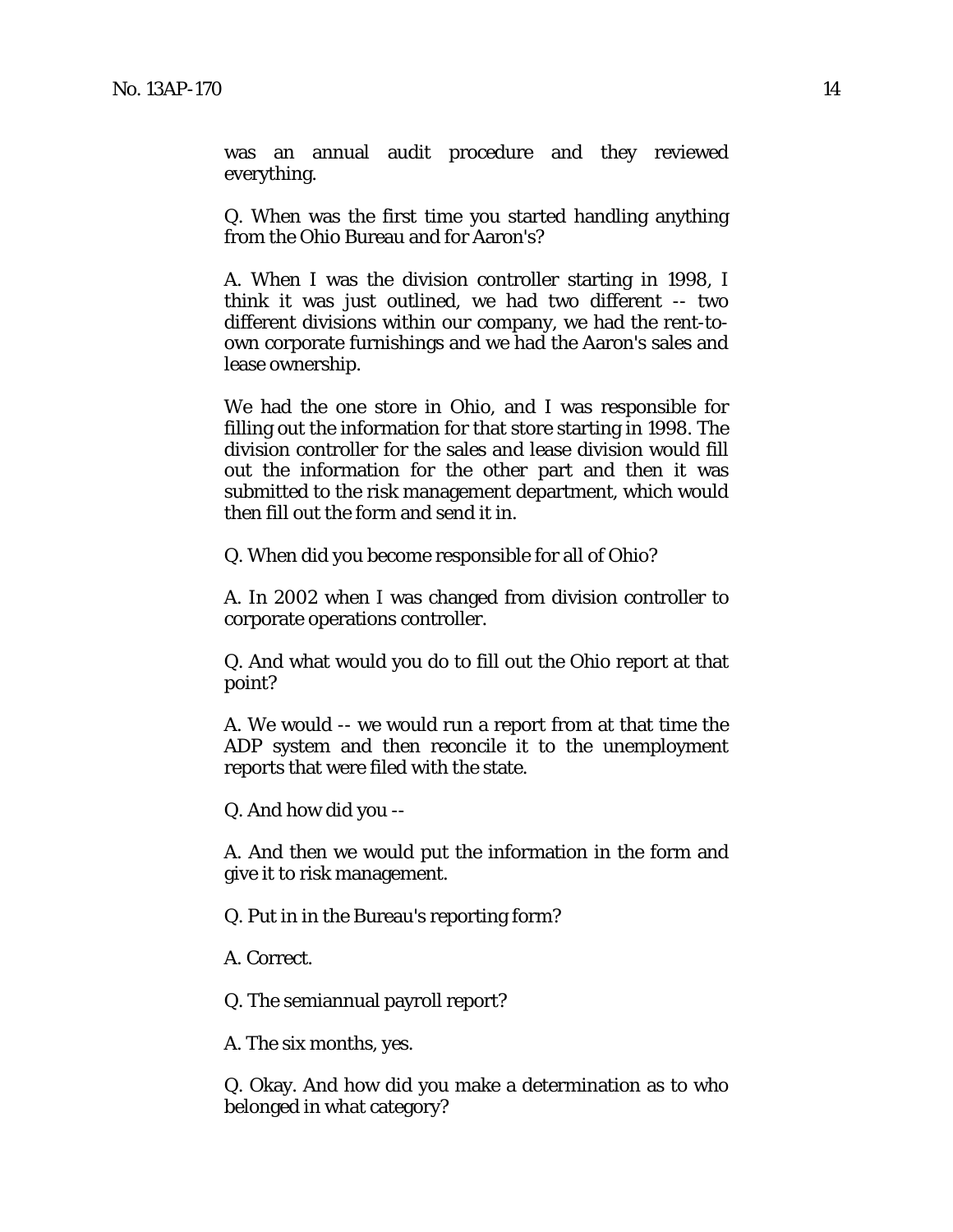A. Mainly by looking at what my predecessors did and just listed those codes on there, so it seemed pretty much selfexplanatory that drivers go in this code and the store people go in this code.

Q. So in other words, the 8044, which was one of your preliminary classifications you put the drivers in?

A. Correct.

Q. And then the 8810, which is the store people, you put all of the store people in?

A. Correct.

Q. When was the first time that you heard from -- well, I won't rehash that.

You heard from the Bureau in 2006?

A. Correct.

Q. What did they -- what kind of contact did you have at that point?

A. The -- I guess she was the audit coordinator. She asked - she said we were going to have an audit and asked for lots of different reports and so forth. I -- everything she asked for, I produced and sent to her.

Q. Did you get any feedback from that?

A. She said there was -- she was going to -- she was going to -- as you mentioned, wanted someone to contact at the store to talk -- so for an auditor to talk to, I never talked to an auditor. But after that I never heard anything. So I made it to point to call back and see if there's anything with this audit, and she said everything was good, everything was -- no problems.

Q. So she told you there was no problems in 2006? When's the next time you heard from someone?

A. January 24th, 2008.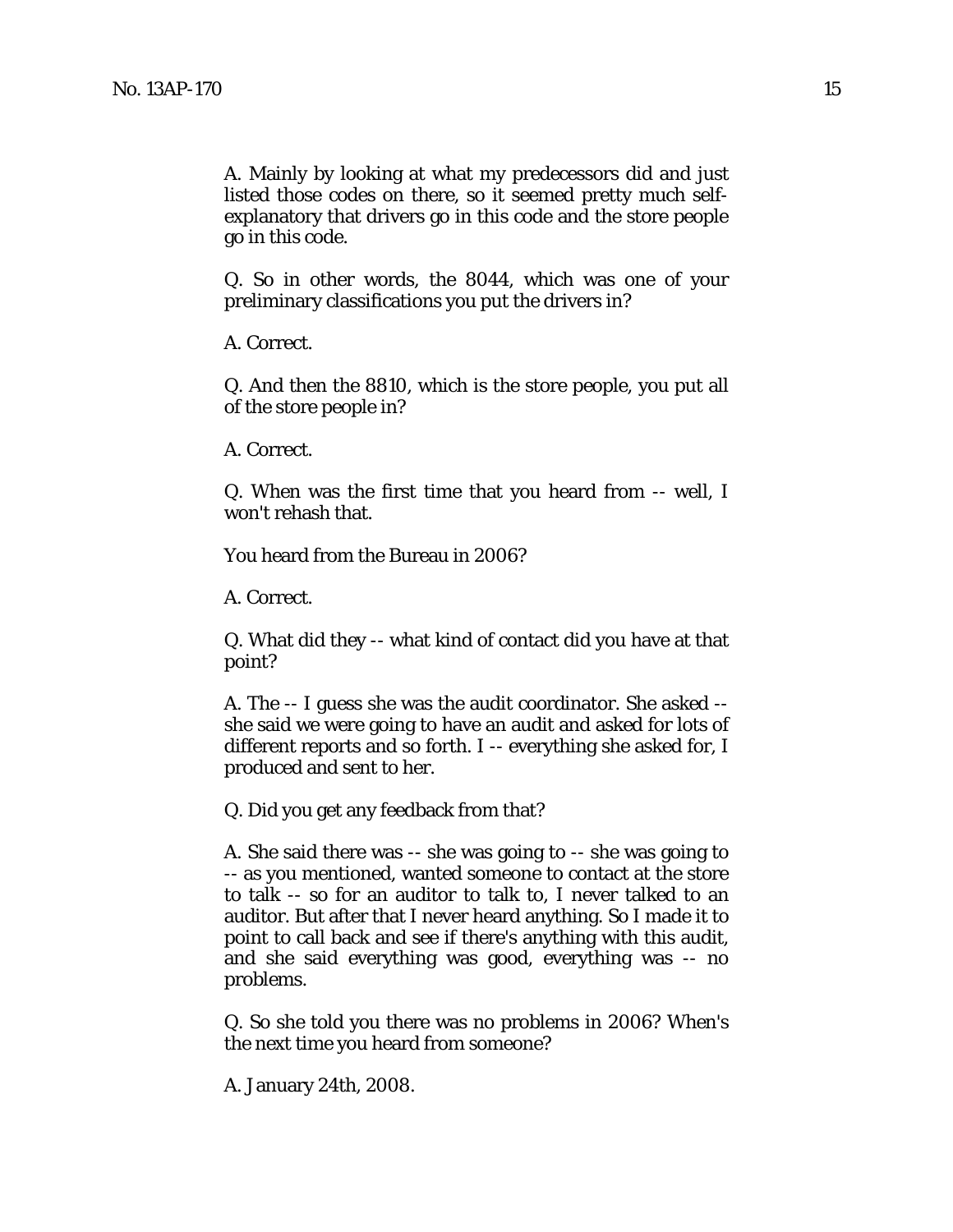Q. And that was who?

A. Michael Lintner.

Q. And -- and he told you what?

A. He said that there's some issues related to the audit that they did in 2006 and we needed to discuss them and go over some of these -- the coding of some of these positions.

Q. Okay. So they -- in -- from 1998 you started working with the Ohio Bureau of Workers' Compensation, you sent them information based upon how you broke the codes down. 2006 there was the audit, you didn't hear anything about it other than it was okay?

A. Yes.

Q. And there was no problems with it?

2008 Mr. Lintner calls you, I believe Mr. Goellnitz called you slightly -- a week later?

A. Yes. It was -- I guess he -- Lintner sent an e-mail that was now assigned to Mr. Goellnitz and he made contact with me on 1/30/2008.

Q. And then the -- then what happened after that?

A. Well, as we were getting things together for that audit, it was on February 8th, 2008 that we got the e-mails with the link to the news story saying that we were cheating the system and all this sort of stuff, and that's when we -- we were like, well, this doesn't make sense with what you're trying to ask for, what's all this about? And we went from there.

Q. Was there anything about the Ohio information that caught your eye relative to payroll to losses during the course of this that would have been a red flag to say, boy, we might not be reporting correctly?

A. Well, since I was very familiar -- I work every year with the Travelers. With Ohio, all we did was fill out the semiannual form. So when you did it, it had the rate factors to calculate it out, so you obviously saw what the six-month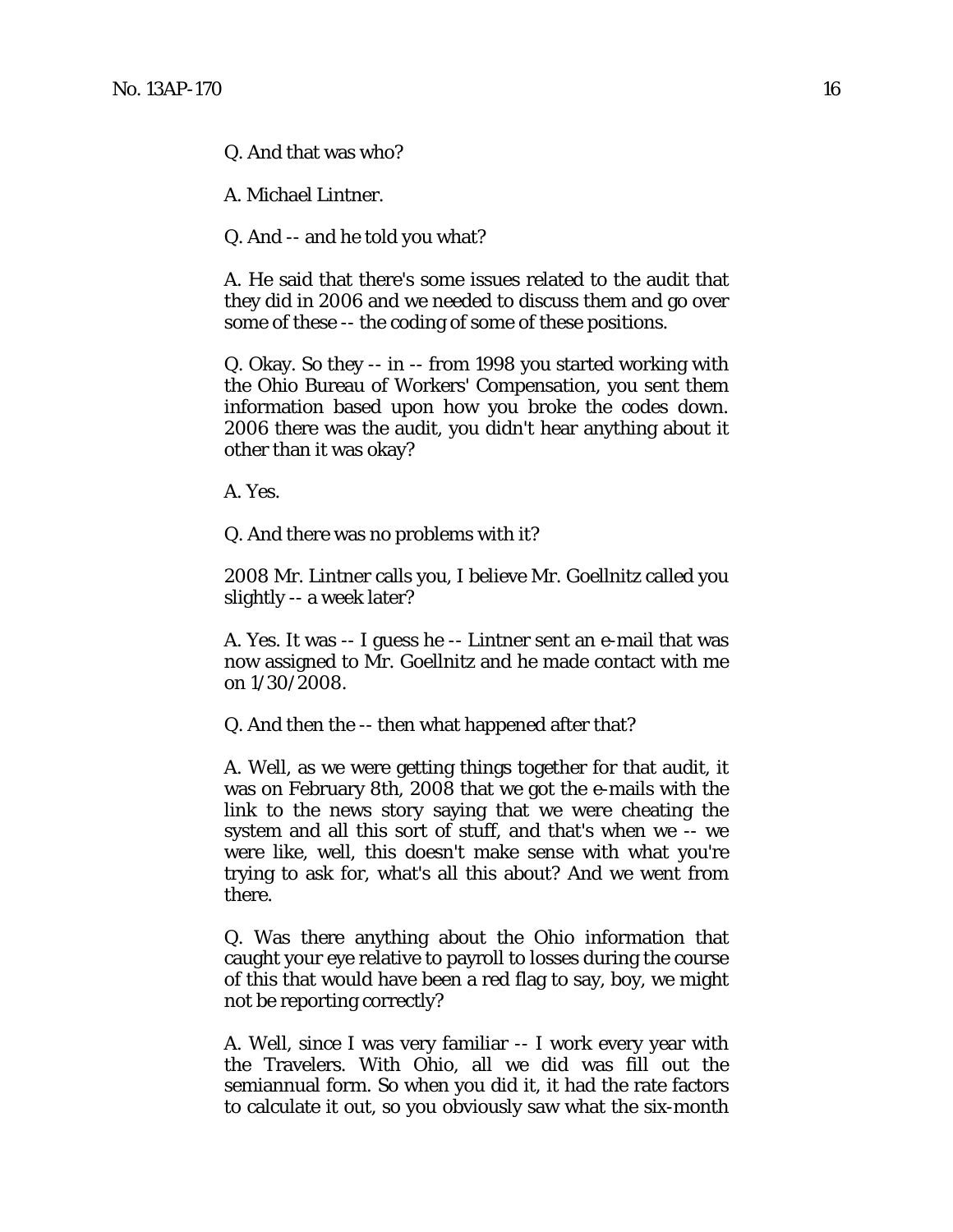premium was. So, I mean, I did discuss with the -- James Cates, the vice president of risk management, you know, is this, you know, in line with what we're -- we're doing? Because as over payroll, as part of that job was, I could see who was on Workers' Comp. status within the company. And I -- I mean, I didn't see any volume there at all for these premiums we were paying. And so I thought, you know, compared to what we were paying, we didn't have any claims, so it just seemed like a strange situation.

Q. So you thought you were overpaying?

A. Correct.

Q. And did you talk to Mr. Cates about that?

A. He did -- since he is the expert in insurance and risk management, he said, well, we could go self-insure. It was something he was going to look into. I mean, he said there was more administrative cost to it, he might have to get some additional resources internally, and that he was going to look into it. It was just one of those things, what's best, to pay the premium for Ohio or to get the administrative work done internally?

#### (Tr. 31-38.)

**{¶ 37}** 22. Following Roberts' testimony, relator's counsel brought to the attention of the administrator's designee three internal e-mails between bureau employees that indicate the bureau's unwritten policy or practice regarding prospective versus retrospective application of audit findings. The e-mails were obtained by relator through a public records request.

**{¶ 38}** The first of the e-mails is from Joy Bush to Michael Glass and Michael Lintner sent April 23, 2008. Joy Bush was the bureau's executive director of employer management services. In that e-mail, Joy Bush states:

> The only exception I think there would be to prospective is a very obvious case of disregard to previous audit instructions.

**{¶ 39}** The second of the e-mails is from Michael Glass to Goellnitz sent September 18, 2009 at 12:57 p.m.: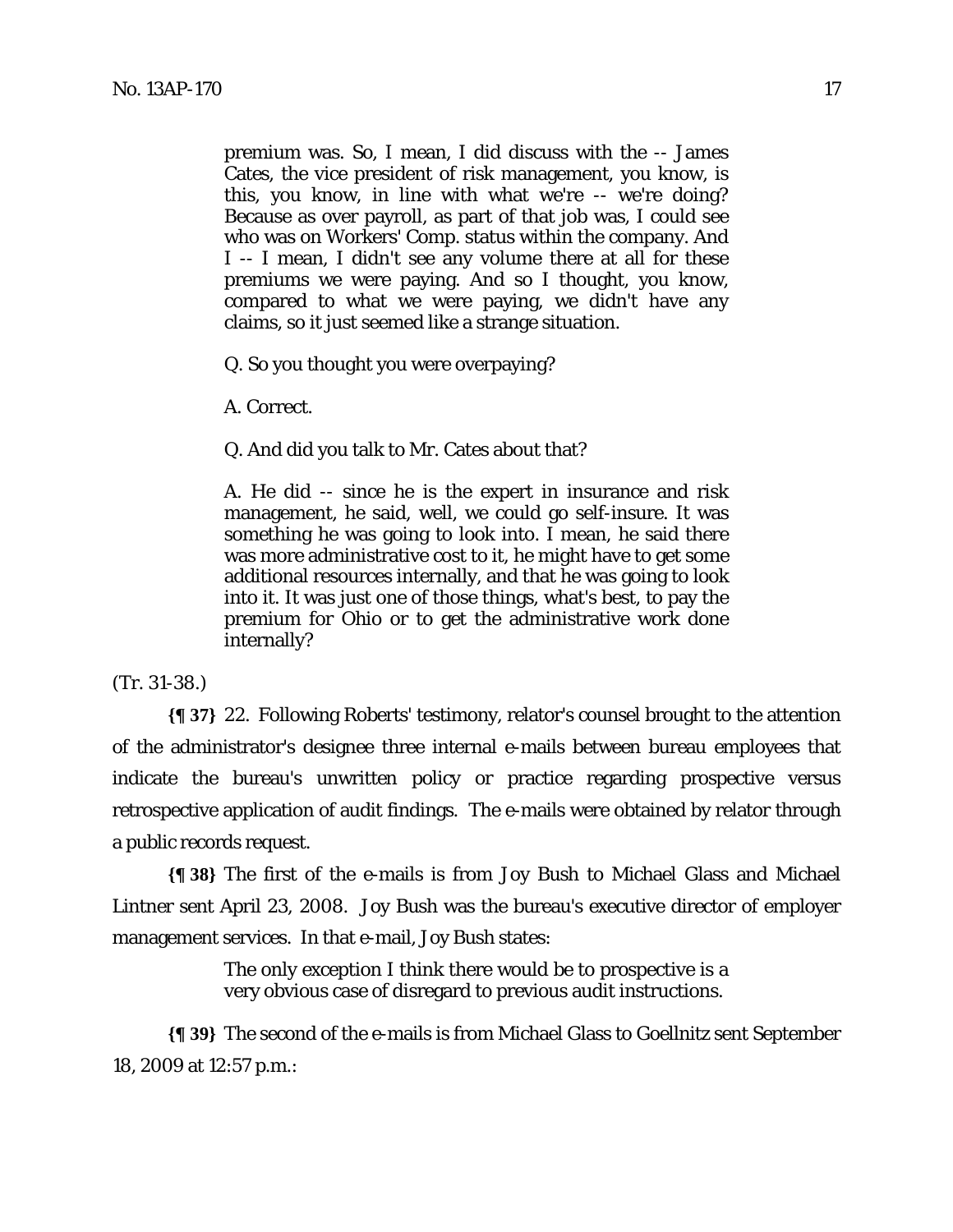Normally we would go prospective on an audit if we felt the employer didn't know or couldn't have known proper reporting requirements or BWC failed to assign the code to their policy, etc. We must have felt that Aaron Rents knew how to report correctly and had the code. This can sometimes be established through a previous audit or some other documented communication with the employer. Do you recall this one?

**{¶ 40}** The third of the e-mails is Goellnitz's response to the Glass e-mail. On

September 18, 2009, at 1:42 p.m., Goellnitz states:

Michael: I think what you need to look at is the original reporting. Picking a period in question say either the 1st half or second half of 2007. The employer reported in each period 1.7 million in 8044 and 5.5 million in 8810. If you look at the found 8742 (360K) and 8810 (40K) and say that is the payroll that we could see as being administrative and maybe they could call as 8810, that still leaves over 5 million dollars of operational payroll was misreported to the clerical manual. I think the driving factor for going retroactive is the margin of the error between operational workers and clerical workers. The feeling was that they should know the difference between an office and a store worker.

Following that logic if you want to have an argument for a long stretch to make a deal—could we say we give him one manual for operational people and one for clerical, based on what we think they should have known.

Now if the case was that the employer had divided his operational people and clerical people correctly—then I could see an argument to add a delivery classification or a repair manual on a prospective basis. The same way I could see making a change to make a traveling executive prospective if they were placed into a clerical classification.

If you recall this account was originally assigned 8044 which includes drivers and we have moved to 8017 where the delivery is separate rated. The percentage of a sales between 8017 items and 8044 items was very close and I think without digging it flip flopped from year to year. I believe it was decided to use 8017 because that was the manual that he seemed to be using more on a national basis.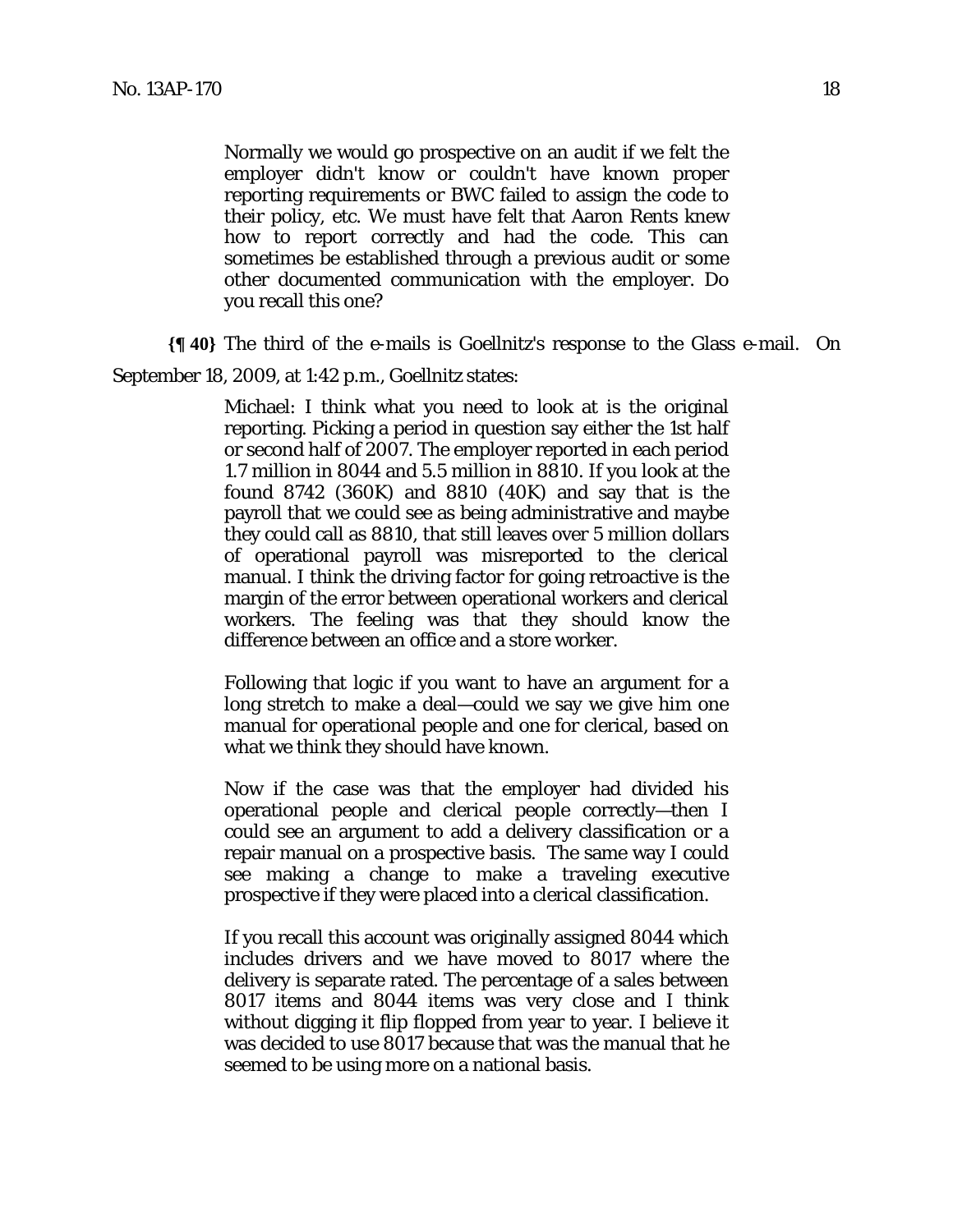You are also correct that we have applied classifications on a prospective basis if the employer had the wrong manual assigned to them, but I think we also look to see that the employers placement were reasonable. In this case from what I recall based on the percentages for Ohio I would think that it could be argued that 8044 and 8810 were the right manuals for this employer at least at the start of the audit.

**{¶ 41}** 20. At the January 17, 2012 hearing, relator's counsel argued:

And there is, in essence, an issue of fault associated with back billing. And the Roberds decision makes that relatively clear. Our arguments all along have been in this situation, the Bureau of Workers' Compensation assigned classifications in 1992. Didn't call my client, didn't write my client, didn't talk to my client, never sent an auditor out. And they had no idea how Ohio operated relative to the rest of the world. It's a monopolistic jurisdiction. West Virginia came down and audited every year.

But they had two classifications, the payroll report says you will -- you will not write anything else on this, and they continued to report what they thought was correct. In fact, when this came to Mr. Roberts' attention as he testified, he thought they were over paying, because he looked at the losses relative to the premiums and it just didn't make sense to him at that point in time.

Now, if you -- if you go back and you take a look at the twoyear back billing, one of the things that the BWC has argued is that we have no legal right for prospective funding. I don't dispute that. It's not a right, it's not a matter that as a matter of case law or the Administrative Code or the Revised Code that we have a right to prospective billing. We've never argued that.

#### (Tr. 39-40.)

**{¶ 42}** 23. At the January 17, 2012 hearing, Mr. Goellnitz was called to testify:

So when you're looking at these questions, you've got to look at more than just saying, well, was the Bureau at fault that the employer didn't have the classification? I've sat here and listened to this today and the whole issue is, you know, we're talking a good-sized company. I don't know if they had representation, I didn't go back and look, by a third-party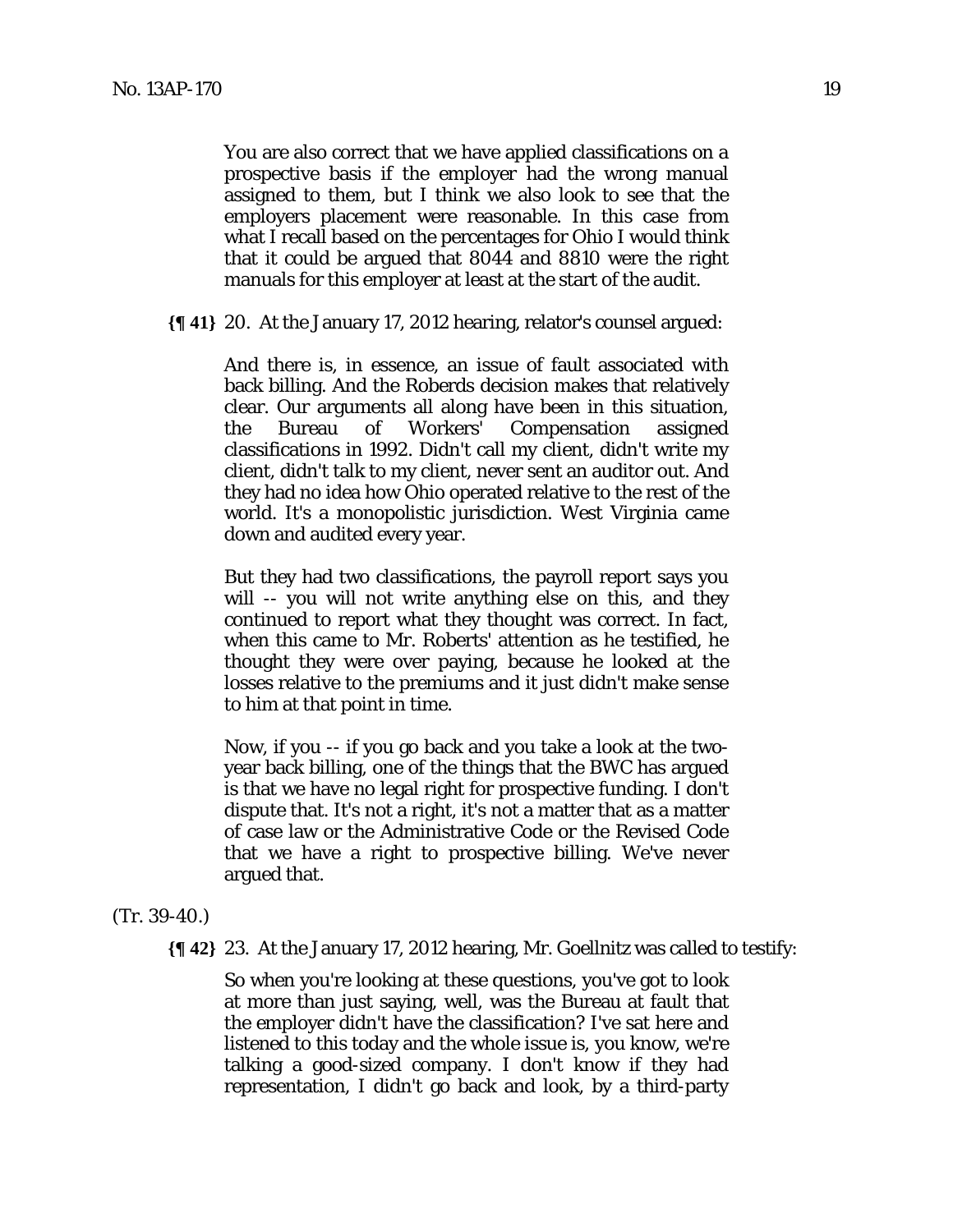administrator, but there is -- you can always pick up the telephone and contact the Bureau to ask questions.

You know, we've had multiple groups of people available that if an employer feels they are misclassified or, you know, are -- within various programs, the drug free, the premium discount programs that are available to people, and we do have Bureau people available to answer questions about our various functions. So just saying, you know, well, the Bureau never bothered to contact me, well, if there's a question or a problem, if I'm an employer and I think I'm over paying, I'm sure going to pick up the phone and probably try to find out if I am or I'm not. And that's not what happened here. This audit was generated by the Bureau. I think it was just routine when it started.

When you're looking at an employer's reason to make something prospective or not, you've also got to look at the manuals that are on the employer's payroll report, and he's got an obligation to fairly represent his payroll system based on the classifications that are assigned on that report. Meaning, basically in our case scenario here, we had 8044, which is a store-type classification, and we have an 8810 classification that is for clerical office.

Now, logically in fairness would require that you would be able to place your payroll between an operational function, which would be stores, deliveries, and other people that do have direct employer contact with those that are sitting in an office environment.

The classification system that is in use is NCCI. That is the same classification system that is used by Travelers. So when you look at this account, your major driving area with this is the fact that the employer has misreported payroll into the clerical classification, and that is really the driving factor on why he had such a large billing. And that is probably the most important point of the reason why this audit would be billed retroactive than it would be the other way of then making it prospective.

\* \* \*

I said -- Mr. O'Brien brought up this e-mail between Michael Glass and others. Yeah, if the employer would have fairly represented or fairly distributed the payroll between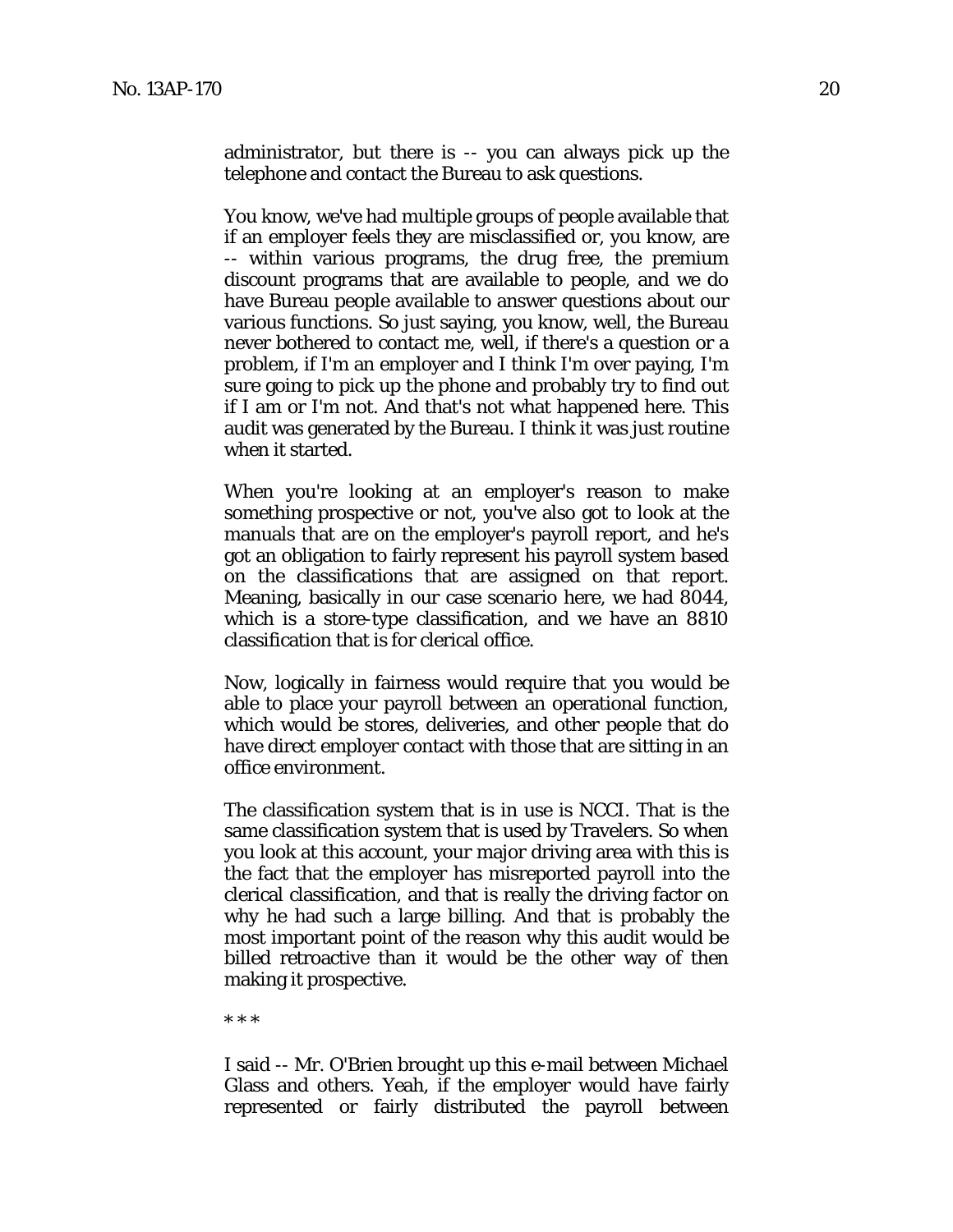operational and clerical, it is my opinion that we would have made this audit finding prospective. But when you have millions and millions of dollars of payroll that has been reported to a clerical classification and its operational people, that kind of limits what we have to do here.

There's a large amount of debt caused by the fact that the employer has not fairly reported its payroll system to the State of Ohio. We make audits prospective if, for example, we have one mercantile classification and maybe it should be under another. But the placements between the office and the mercantile or between operational and nonoperational employees was fairly represented.

The same thing is true as if an employer was misclassified and he leaves off -- only reports one quarter of payroll, for example, leaves off these -- leaves off the other one, probably, you know, not done deliberately, we cannot make that type of audit prospective. We're going to have to bill them and collect off of a reasonable amount of premium based on what he should have reported to us based on the manuals assigned.

It's really -- when you look at this thing, it's the degree of the errors they made in the placement that really is the driving factor. And the change over between whether you want to argue the operational reclassification is really a secondary argument in this particular case.

\* \* \*

I also want to, you know, go to the handouts. I have to show the comparison here of the way the employer reported to us and also to give you an idea of the degree of error that I'm talking about. And there's basically 10 pages here. I'm not going to go through each of the 10 pages in great detail, but I think it gives -- supports our position about the type of error and how great this error was.

On the first page, what I have here is a comparison of how the employer reported to Travelers, which is their outside - their outside insured and to the BWC. Now, when you look at this, you'll see the department codes, those are the codes that are applicable to the state of Ohio, and you'll see that what I've done is I've either marked them as operational, which would be store-type people, or not operational, which would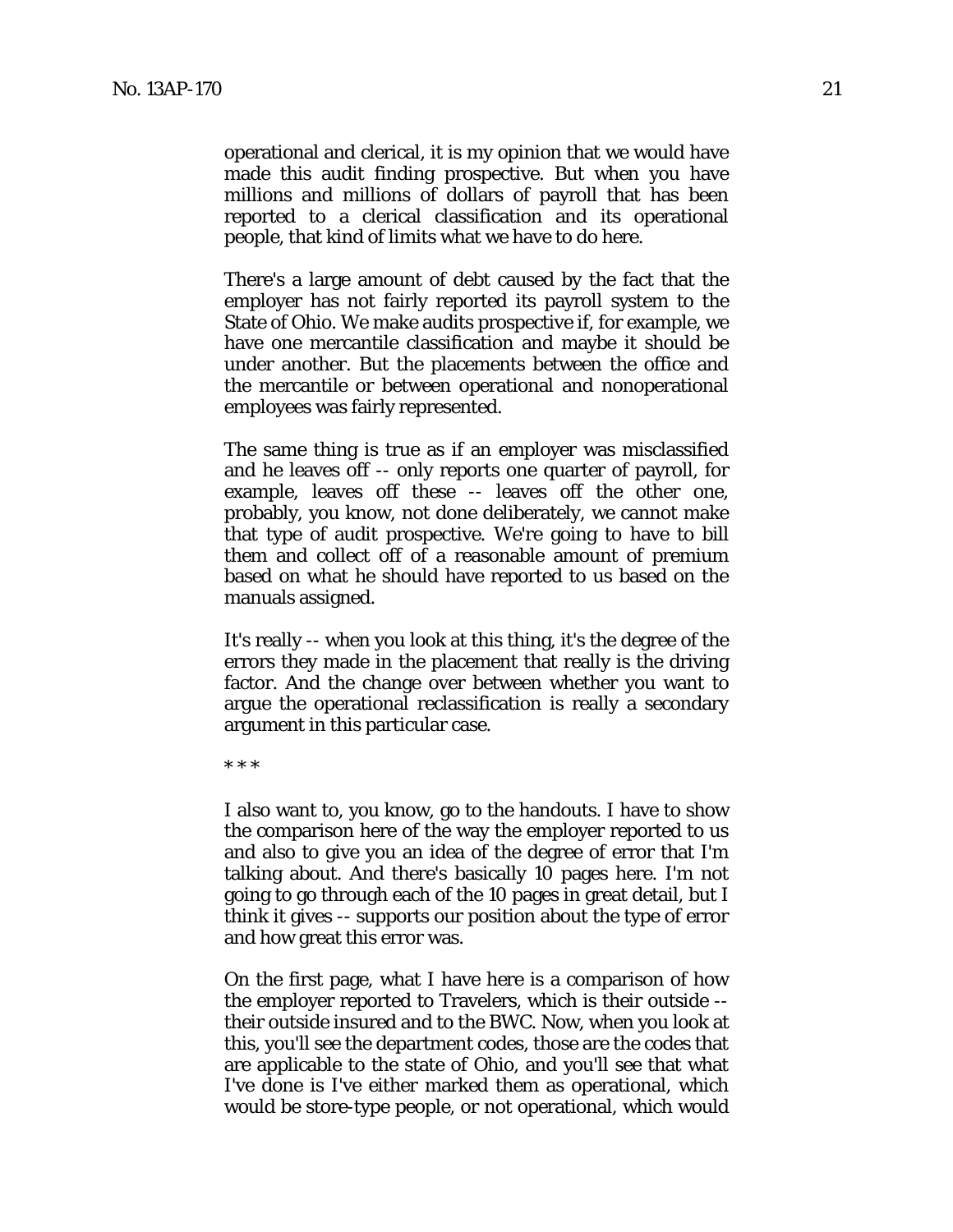be our administrative grouping, the clerical and the sales group.

If you look at this, you will see that the employer, you know, feeling also that if you consider that, you know, they operated in 48 states I believe we were told, that their stores in each state would be similar in how they would function, because the job descriptions are pretty much standard, you know, by, you know -- they're standard as far as didn't matter what state you were in, the duties would be pretty much the same. You can see how far off the difference is between what they gave Travelers as far as operational people versus what they gave Ohio. And it's very significant. You can see that it is a significant difference.

\* \* \*

Okay. I now want to reference the second page, which I guess you can call item B. It's titled Aaron Rents error factor in reporting. Okay? You can see what we've done in this case, what I've done here is I've taken the found payroll in the audit versus what the employer reported in the year 2007, okay?

And basically what I'm showing here is that the employer presented in their reporting that approximately 76 percent of their payroll structure was clerical in nature. Whereas in reality if you look in the "found" column, the actual amount of clerical, and I included also in this the outside sales people which includes the traveling auditors and other administrative, non-operational employees, is in reality 6 percent.

And I don't care how you want to look at the numbers. You can look at it and you can see that they represented their clerical system in a little over \$11 million in payroll when in reality was just a little over 816,000. That is what I refer to something as being a major error or major problem as far as reporting and is the grounds for saying, hey, look, you know, you just can't turn your back on this and say, hey, Mr. Employer, it's fine for you to, you know, miss -- to have misstated that amount of money and the Bureau not go back and try to recover the premium that should have been paid.

\* \* \*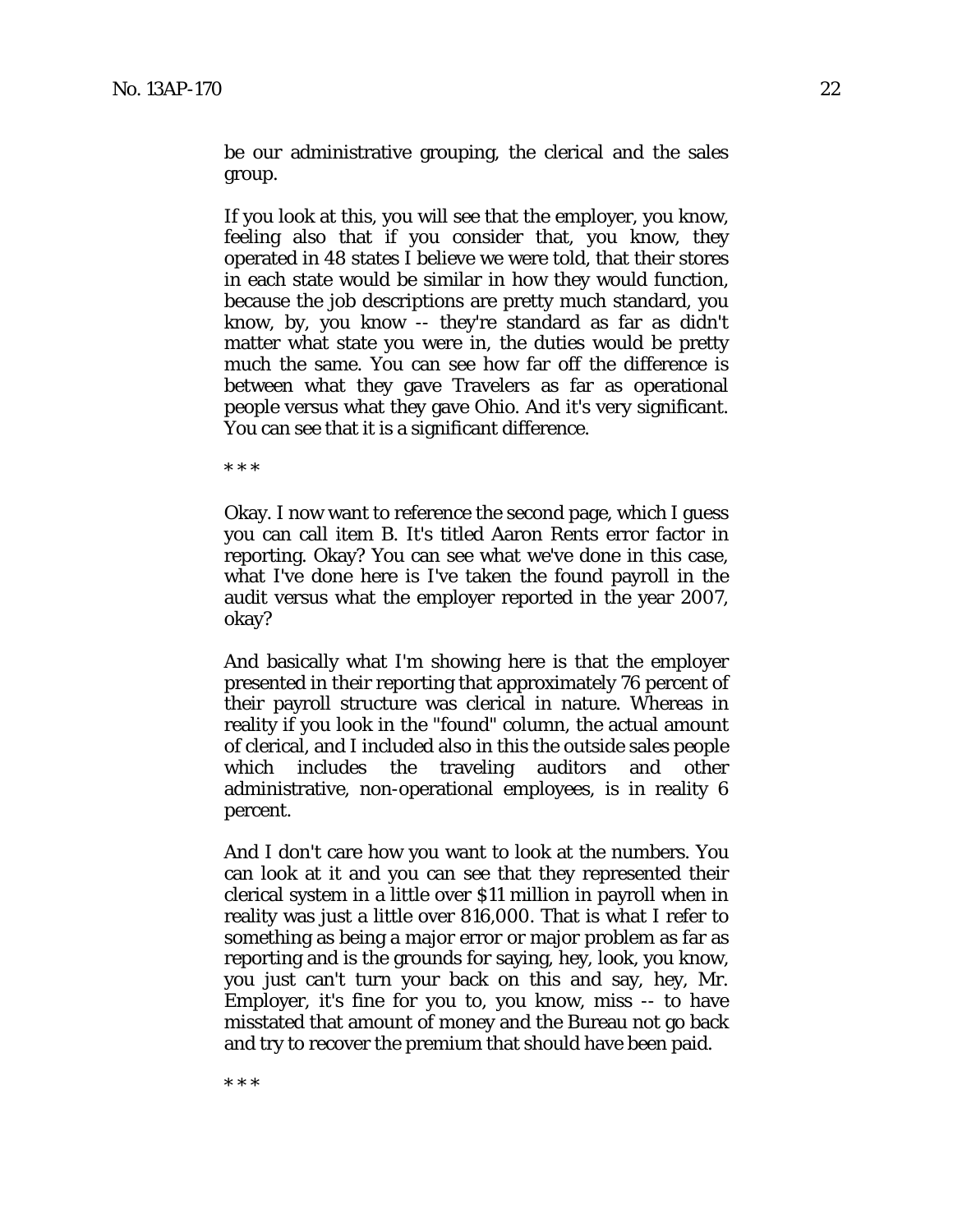Page 8 is basically to give an indication of how the employer reported under Travelers. And the point I want to make on this is that if you look at the Ohio reporting where you have a 76 percent of the payroll structure being placed under clerical classification, if you look at any of the numbers, whether you want to start with Alabama, which is the first one, or you go down to something like Louisiana or -- or North Carolina, which are some of the bigger states.

\* \* \*

All right. All I'm trying to point out here is look at the difference between the percentage that they put into nonclerical classifications, which we would say is 8742, 8803 or 8810 versus what they're giving Ohio. Example in Alabama you have \$100,000 in those classifications over \$5 million. You go down to North Carolina, you've got about a million against \$10 million. So you're talking, you know, less than 10 percent in a lot of these cases or less than 1 percent. So that just shows you the degree of the placement errors that they had. And obviously they're used to working with the Travelers system or with NCCI that they would know the difference between a store type worker and that of an operational employee.

\* \* \*

And basically what I've tried to do with this presentation today is to express the fact that we have an employer who, you know, I'm not accusing the employer of -- of anything, you know, that they deliberately did something wrong here, but when we audit an employer's account, you've got to look at the level of the errors that exist. You can't take a blind side to say, well, okay, he should have been 8017 rather than 8044, for that reason we make the whole audit prospective.

You've got to look at the whole picture here and that's the big point I'm making here, you've got to look at the fact that there are significant errors in the placements. Should they have known better? Well, maybe, maybe not. I mean, the issue for why they should know better is they have standard job descriptions and it says in them whether or not they have store duties or not.

You also have them using a national system who took the same job groupings they gave us and called them operational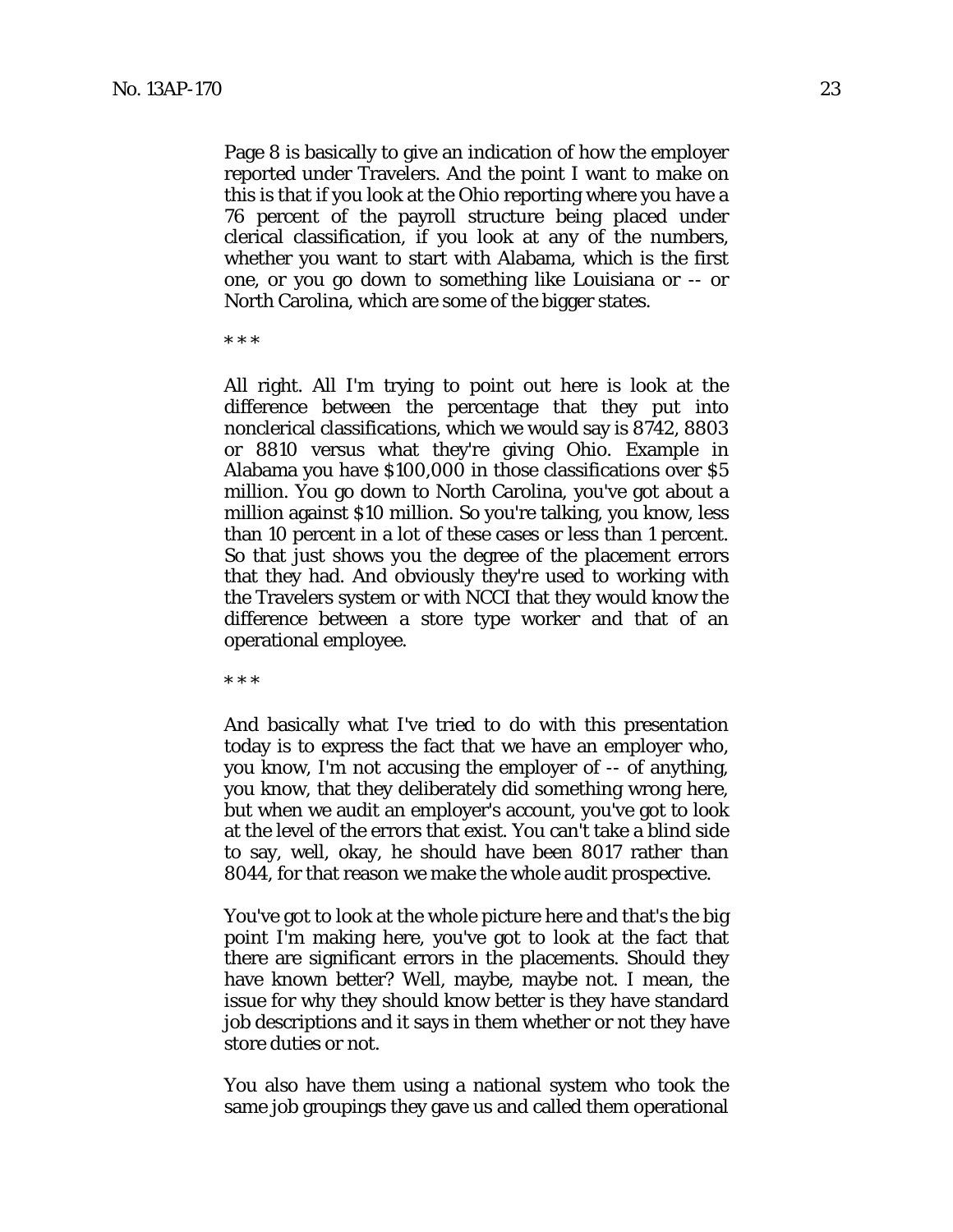people, yet they wanted to present to Ohio that they were strictly clerical at a lower rate. This is basically our point.

#### (Tr. 58-66, 68-70, 72-73.)

**{¶ 43}** 24. Following the January 17, 2012 hearing, the administrator's designee mailed his decision and final order on August 9, 2012. Relying in large part upon the testimony of Mr. Goellnitz, the administrator's designee determined that the audit shall be applied retrospectively under the 24-month provision of Ohio Adm.Code 4123-17- 17(C). The order explains:

> The Administrator's Designee adopts the statement of facts contained in the order of the Adjudicating Committee.

#### Employer Position:

The employer stated that in 2008, the Bureau reaudited the employer subsequent to the original audit which was not processed by the Bureau. The second audit assigned manual 8017 to the store personnel as well as other findings. The Bureau went back more than four years on the audit findings. After an Adjudicating Committee hearing, the audit was limited to a two year period of time. The Administrator's Designee then affirmed the decision. The employer filed a mandamus action and won in the Supreme Court. The Supreme Court's determination stated that the Bureau must explain its decision regarding the retrospective findings of the audit.

The employer also stated the Adjudicating Committee hearing was improperly set for hearing before the Administrator's Designee. Original jurisdiction rests with the Adjudicating Committee not the Administrator's Designee. OAC 4123-14-06 states that the Administrator should refer matters to the Adjudicating Committee not the Administrator's Designee.

Also, the product technicians were misclassified to manual 7380. These workers should be assigned to manual 8017. The other states in which the employer conducts business its technicians are under manual 8017.

Additionally, the employer objects to the findings being applied retroactively. In 2006, the employer contacted the auditor and was told there were no problems with its audit.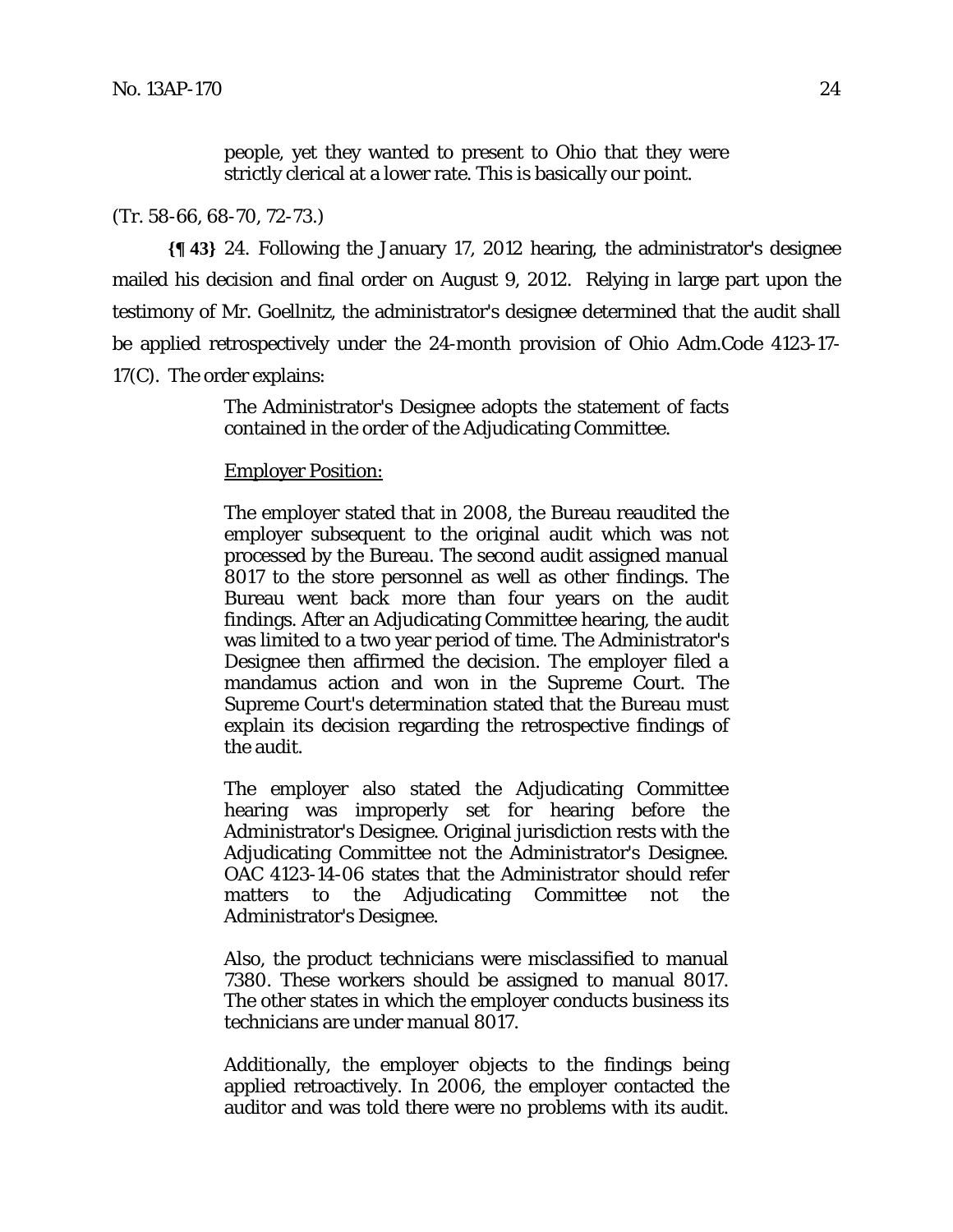The employer assumed that it was reporting properly since it was not made aware of the problems of the 2006 [sic] by the Bureau. It was not until 2008, that the employer found out there was a problem in the 2006 audit. The employer's premium payments were well above its claims costs so the employer did not believe the workers were improperly classified.

Finally, from 1992 to 2008, the employer was never given clear instructions as to how to report to the Bureau. The Bureau had a duty to instruct the employer back in 2006. That was not done. In a memo from Mr. Goellnitz to Mr. Glass, Mr. Goellnitz acknowledged that normally this would have been a prospective audit finding. Mr. Snyder was the auditor in 2006 and the Bureau made many of his prior audits prospective because of problem[s] with his audits.

#### Bureau's Position:

The final order of the Administrator's Designee was the final order of the Bureau. It was this order that was appealed to court. It was not the Adjudicating Committee order which was appealed to court. The Bureau did not need to conduct a formal hearing, it could have just explained its original order with regards to the prospective findings. The only issued [sic] remanded back from the court is the retrospective findings of the audit. The manual classification issue is not an issue to be decided at the hearing. The Bureau determined that the audit findings should be applied retroactively because this was a large employer who had third party representation. The employer['s] misuse of manual 8810 for store personnel was a gross mistake on the part of the employer. In cases like that the audit would not be made prospectively. The degree of the error was large. If only a couple of people were misreported to manual 8810 is a different situation than when most of operational payroll was placed in manual 8810. The payroll reported by the employer to Travelers Insurance was greatly different from than what was reported to the Bureau even though both used NCCI classifications. The clerical payroll (manual 8810) reported by the employer prior to the audit was 76% of payroll but after the audit it determined to be 6% of payroll. Manual 7380 is a standard exception classification. Manual 8017 does not specifically list drivers in the classification, so by NCCI rules the payroll must be reported to manual 7380.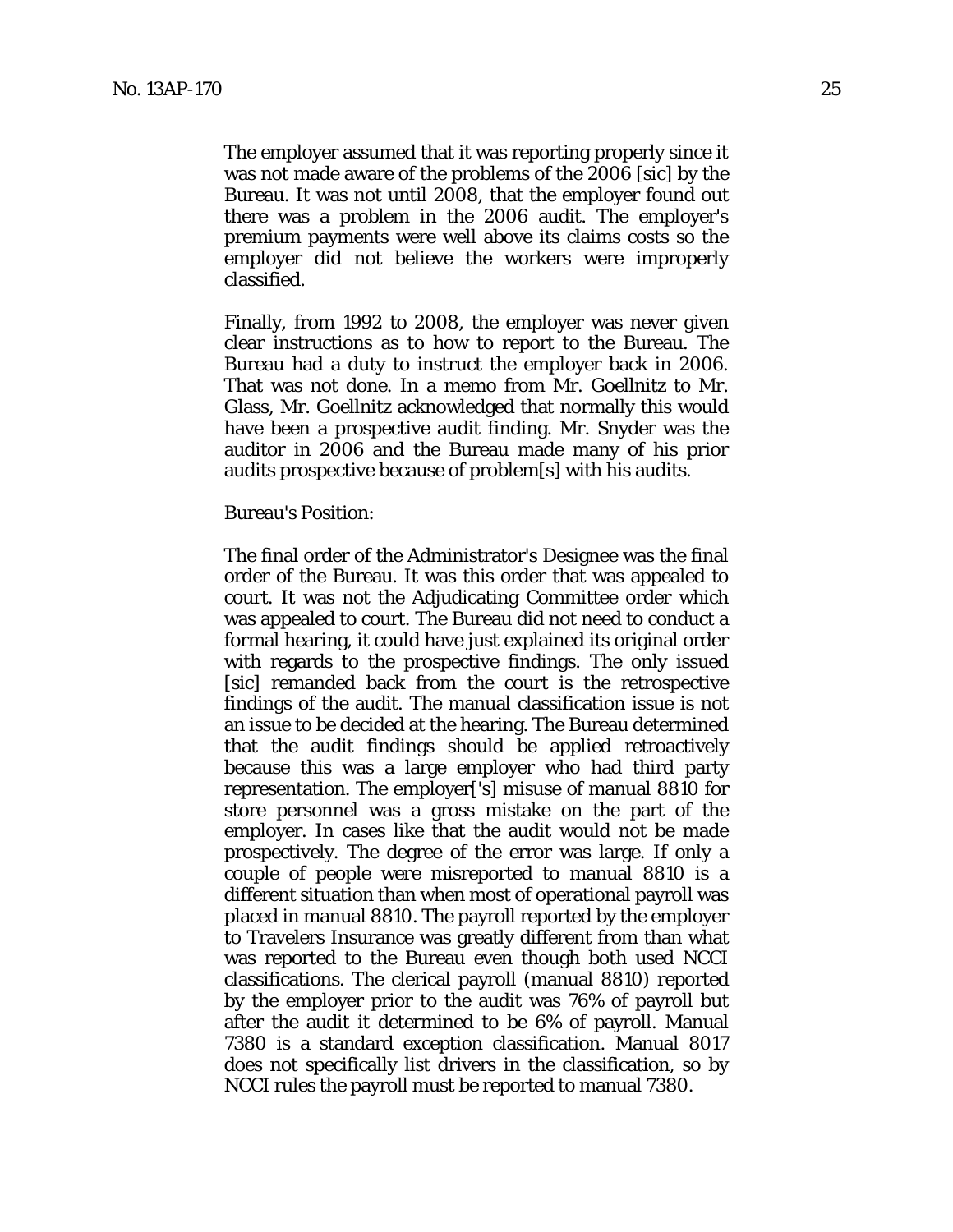Decision of the Administrator's Designee:

Based on the testimony at the hearing and the materials submitted with the protest, the Administrator's Designee orders that the audit findings of the Bureau be applied retroactively. Ohio Administrative Code 4123-17-17 (C) states "The bureau shall have the right at all times by its members, deputies, referees, traveling auditors, inspectors or assistants to inspect, examine or audit any or all books, records, papers, documents and payroll of private fund, county, or public employer taxing district employers for the purpose of verifying the correctness of reports made by employers of wage expenditures as required by law and rule 4123-17-14 of the Administrative Code. The bureau shall also have the right to make adjustments as to classifications, allocation of wage expenditures to classifications, amount of wage expenditures, premium rates or amount of premium. No adjustments, however, shall be made in an employer's account which result in reducing any amount of premium below the amount of contributions made by the employer to the fund for the periods involved, except in reference to adjustments for the semi-annual or adjustment periods ending within twenty-four months immediately prior to the beginning of the current payroll reporting period. Except as provided in rule 4123-17-28 of the Administrative Code, no adjustments shall be made in an employer's account which result in increasing any amount of premium above the amount of contributions made by the employer to the fund for the periods involved, except in reference to adjustments for the semi-annual or adjustment periods ending within twenty-four months immediately prior to the beginning of the current payroll reporting period. The twenty-four month period shall be determined by the date when such errors affecting the reports and the premium are brought to the attention of the bureau by an employer through written application for adjustment or from the date that the bureau provides written notice to the employer of the bureau's intent to inspect, examine, or audit the employer's records." The Administrator's Designee finds that the bureau has properly applied that rule and that the Employer misreported payroll for a period of at least twenty-four months immediately prior to the current payroll period. There was no demonstration that the bureau originally misclassified the Employer's operations or that the Employer relied on clear instructions previously provided to it by the bureau.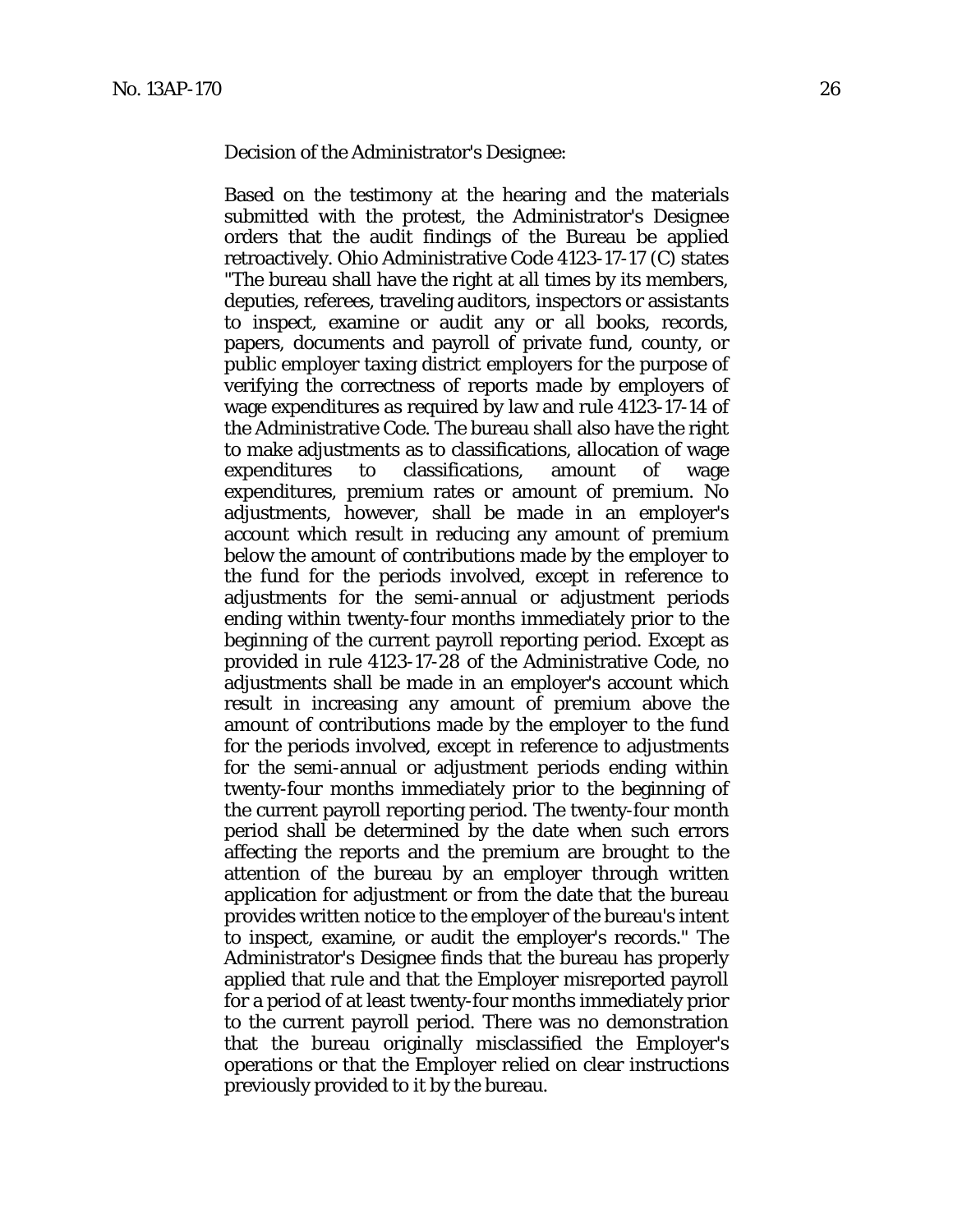Moreover, the Administrator's Designee is persuaded by the testimony of the Bureau auditor and the arguments by the Bureau Counsel, Mr. Hartranft. The Bureau's auditor, Mr. Goellnitz, testified that when the employer was audited in 2008, BWC discovered that the employer had been improperly reporting operational employees as clerical employees. Mr. Goellnitz explained that this misclassification resulted in the employer paying substantially less in premiums than it should have. He also testified about the magnitude of this misreporting. In 2007, the employer reported that approximately seventy-six percent of its payroll was clerical in nature and twenty-four percent worked in an operational capacity. In fact, the audit revealed that only six percent of the employer's payroll was clerical in nature and the remaining ninety-four percent should have been reported as operational.

Alarmingly, the audit revealed that the employer was reporting a very different distribution of employees to insurers in other states, even though both the Bureau and the outside insurers use the same classification system. One would expect that the same job classification should be reported to both the Bureau and to the outside insurers as part of the operational manual. In fact, a comparison of employee classifications in the other 48 states in which the employer operated showed that they [sic] way the employer reported its Ohio payroll was completely out of line with the rest of its operations. In Ohio, the employer reported 76 percent of its pay as clerical. In other states the percentage was 10% or less. Mr. Goellnitz concluded that because of the scope of the reporting discrepancies, and the fact that the inaccurate reporting resulted in a large underpayment of premiums, it would have been inappropriate to allow the employer to benefit from its inaccurate reporting of payroll. Accordingly, the Bureau exercised the discretion granted under O.A.C. 4123-17-17(C) and applied the reclassification retroactively.

Additionally, this hearing dated January 17, 2012, was not a de novo hearing given the decision of the Supreme Court of Ohio and was, therefore, properly before the Administrator's Designee. The Administrator's Designee did issue an order in this matter. The Designee's order not only adopted the Adjudicating Committee's statement of facts, but also affirmed "the Adjudicating Committee's findings, decision, and rationale set forth in the order."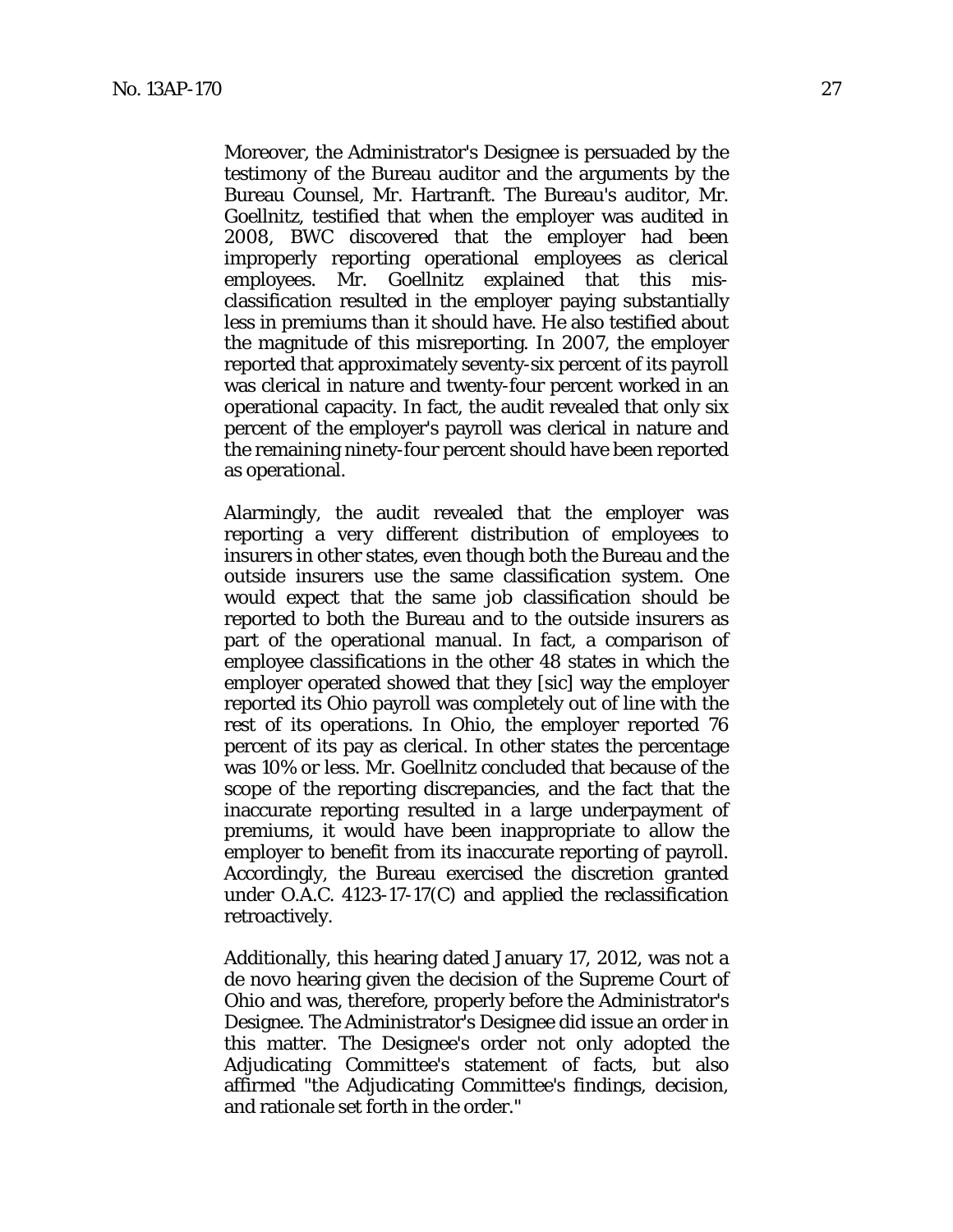**{¶ 44}** 25. On March 1, 2013, relator, Aaron's, Inc., filed this mandamus action. Conclusions of Law:

**{¶ 45}** The January 17, 2012 order of the administrator's designee relies in large part upon the testimony of auditor Goellnitz in denying Aaron's request for prospective application only of the audit findings. Pointing to the "magnitude of [the] misreporting" and the "scope of the reporting discrepancies" that resulted "in a large underpayment of premiums," the administrator's designee found it "inappropriate to allow the employer to benefit from its inaccurate reporting of payroll." On that basis, as more fully explained in his order, the administrator's designee exercised his discretion under Ohio Adm.Code 4123-17-17(C) to apply the reclassifications retrospectively.

**{¶ 46}** The main issue is whether the administrator's designee abused the discretion granted to him under Ohio Adm.Code 4123-17-17(C) to apply the reclassifications retrospectively.

**{¶ 47}** Ohio Adm.Code 4123-17-17(C) currently provides:

The bureau shall have the right at all times by its members, deputies, referees, traveling auditors, inspectors or assistants to inspect, examine or audit any or all books, records, papers, documents and payroll of private fund, county, or public employer taxing district employers for the purpose of verifying the correctness of reports made by employers of wage expenditures as required by law and rule 4123-17-14 of the Administrative Code. The bureau shall also have the right to make adjustments as to classifications, allocation of wage expenditures to classifications, amount of wage expenditures, premium rates or amount of premium. No adjustments, however, shall be made in an employer's account which result in reducing any amount of premium below the amount of contributions made by the employer to the fund for the periods involved, except in reference to adjustments for the semi-annual or adjustment periods ending within twenty-four months immediately prior to the beginning of the current payroll reporting period. Except as provided in rule 4123-17-28 of the Administrative Code, no adjustments shall be made in an employer's account which result in increasing any amount of premium above the amount of contributions made by the employer to the fund for the periods involved, except in reference to adjustments for the semi-annual or adjustment periods ending within twenty-four months immediately prior to the beginning of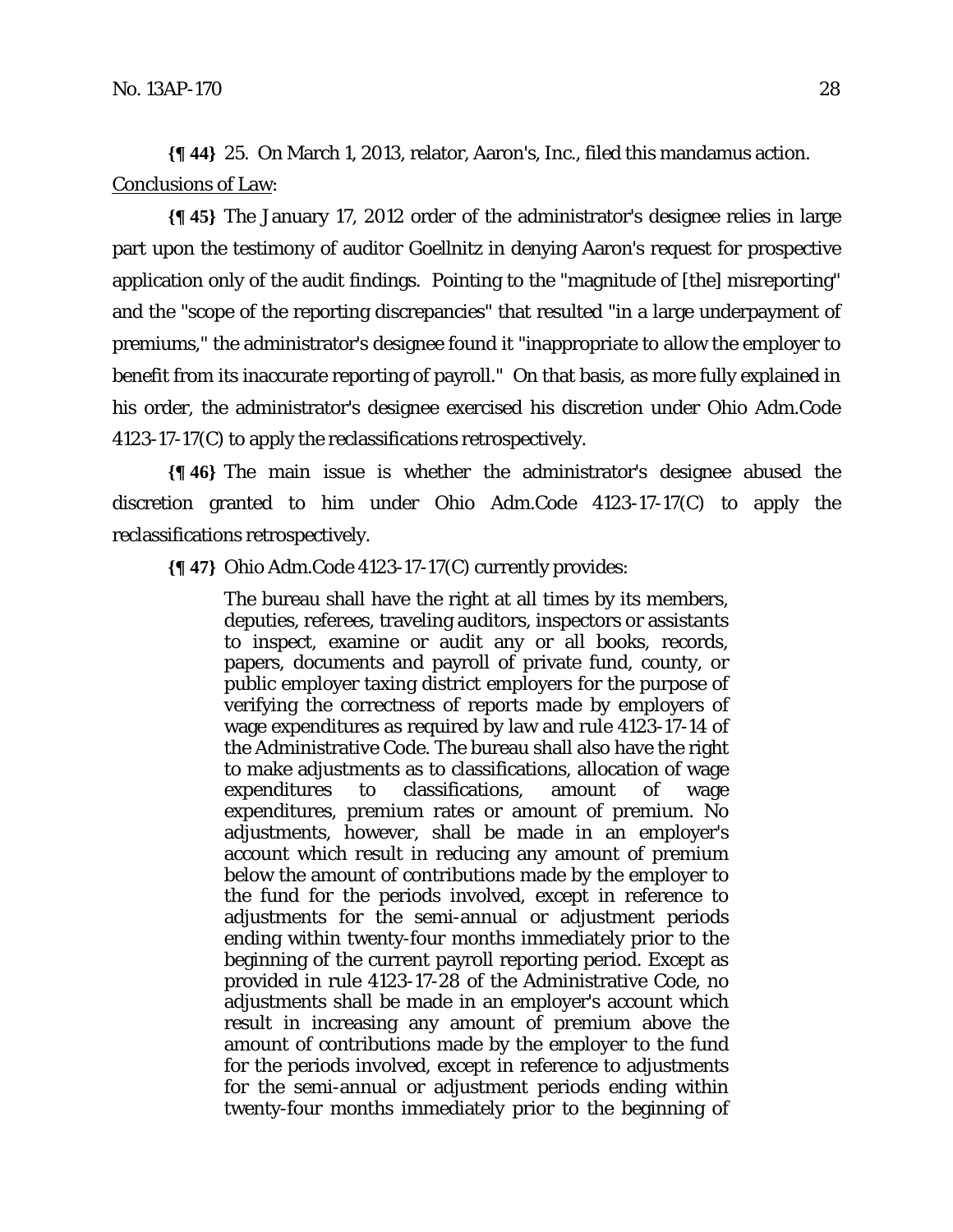the current payroll reporting period. The twenty-four month period shall be determined by the date when such errors affecting the reports and the premium are brought to the attention of the bureau by an employer through written application for adjustment or from the date that the bureau provides written notice to the employer of the bureau's intent to inspect, examine, or audit the employer's records.

**{¶ 48}** Analysis begins with the observation that the January 17, 2012 order of the administrator's designee does not find that Aaron's intentionally misreported its payroll. In fact, Goellnitz was careful not to allege intentional misreporting, as he stated at the hearing: "Should they have known better? Well, maybe, maybe not." (Tr. 73.)

**{¶ 49}** That is not to say that intentional misreporting was never suggested. The administrator's designee, like any fact-finder in any administrative, civil or criminal proceeding, may draw reasonable inferences and rely upon his own common sense in evaluating the evidence. *See State ex rel. Supreme Bumpers, Inc. v. Indus. Comm.*, 98 Ohio St.3d 134, 2002-Ohio-7089. The administrator's designee chose not to draw inferences from the testimony or other evidence of record that might arguably support a finding of intentional wrongdoing. Clearly, the decision of the administrator is not based upon a finding of intentional misreporting. Rather, his decision to apply the reclassifications retrospectively is based upon the "magnitude" of the error.

**{¶ 50}** The analysis of the order of the administrator's designee is important because relator seems to suggest here that the bureau cannot apply the reclassification retrospectively because any allegation of impropriety was held to be "unfounded" following an investigation by the bureau's special investigation department. In a report of investigation dated December 30, 2008, the special agents of the bureau concluded "there is currently no evidence to support that Aaron Rents had knowledge of or intentionally misreported payroll." Consequently, the report indicates that the investigation is closed and that the allegations are "unfounded."

**{¶ 51}** Also, as Aaron's points out here, an October 28, 2008 entry on the Bureau's Fraud Management System states:

> On October 28, 2008, [special agent] Mergen reviewed the case on Aaron Rents and recommends the case be closed unfounded for EOM October 2008.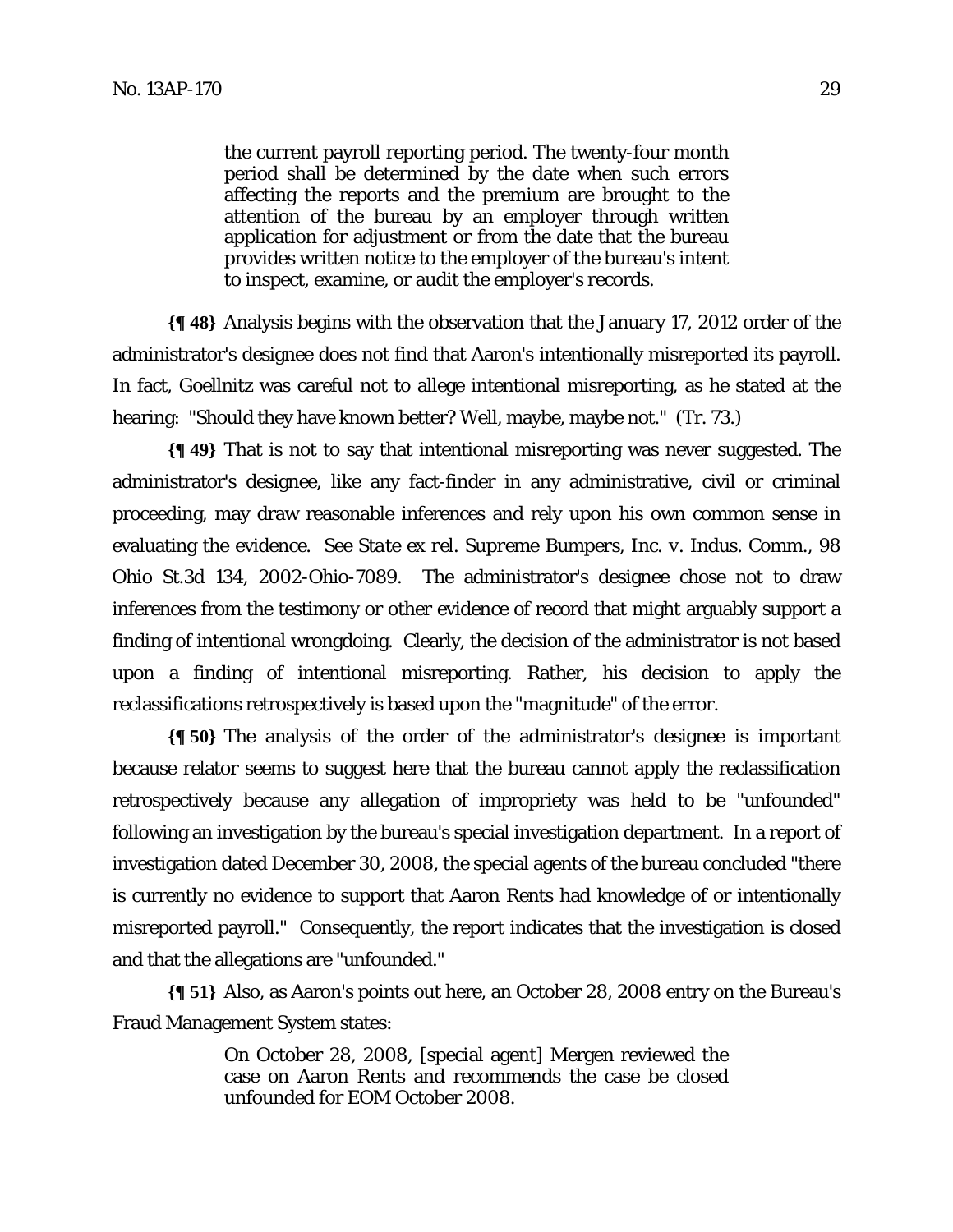The case was initiated through an allegation which alleged Aaron Rents was improperly reporting a substantial amount of its payroll incorrectly as clerical.

Records have been obtained from the private insurance carrier and from monopolistic states regarding Aaron Rents' workers compensation coverage. The records do indicate that Aaron was reporting a significantly higher percentage of clerical payroll in Ohio. However, to date there is no evidence to support that Aaron Rents knew that they were reporting incorrectly to the BWC.

**{¶ 52}** While the bureau's investigation cleared Aaron's of the allegations of intentional wrongdoing, that is not dispositive of this court's review of the order of the administrator's designee.

**{¶ 53}** Relator cites to no case or authority that holds that retrospective billing can only be premised upon the intentional wrongdoing of the employer, *State ex rel. Roberds, Inc. v. Conrad,* 86 Ohio St.3d 221 (1999), strongly suggests otherwise.

**{¶ 54}** In *Roberds*, a bureau audit revealed that the employer, Roberds, Inc., had misclassified some of its employees and, as a result, underpaid its premiums by over one million dollars. The main issue in *Roberds* was over the length of the period over which recovery was permissible. Roberds, Inc. argued that the bureau was limited to a one-year recovery period under Ohio Adm.Code 4123-17-28 and that the bureau could not recover under the 24-month back period under Ohio Adm.Code 4123-17-17(C).

**{¶ 55}** In *Roberds*, the court held that the bureau could recover under Ohio Adm.Code 4123-17-17(C). Again, there was no direct discussion by the court regarding intentional wrongdoing. However, the *Roberds* court did state:

> The employer's submission of premium and payroll data to the bureau is essentially on an honor system. Unless an audit of the employer's records reveals otherwise, the bureau presumes that the employer has correctly reported its premiums. In this case, the audit revealed that Roberds had misclassified some of its employees.

*Id.* 222.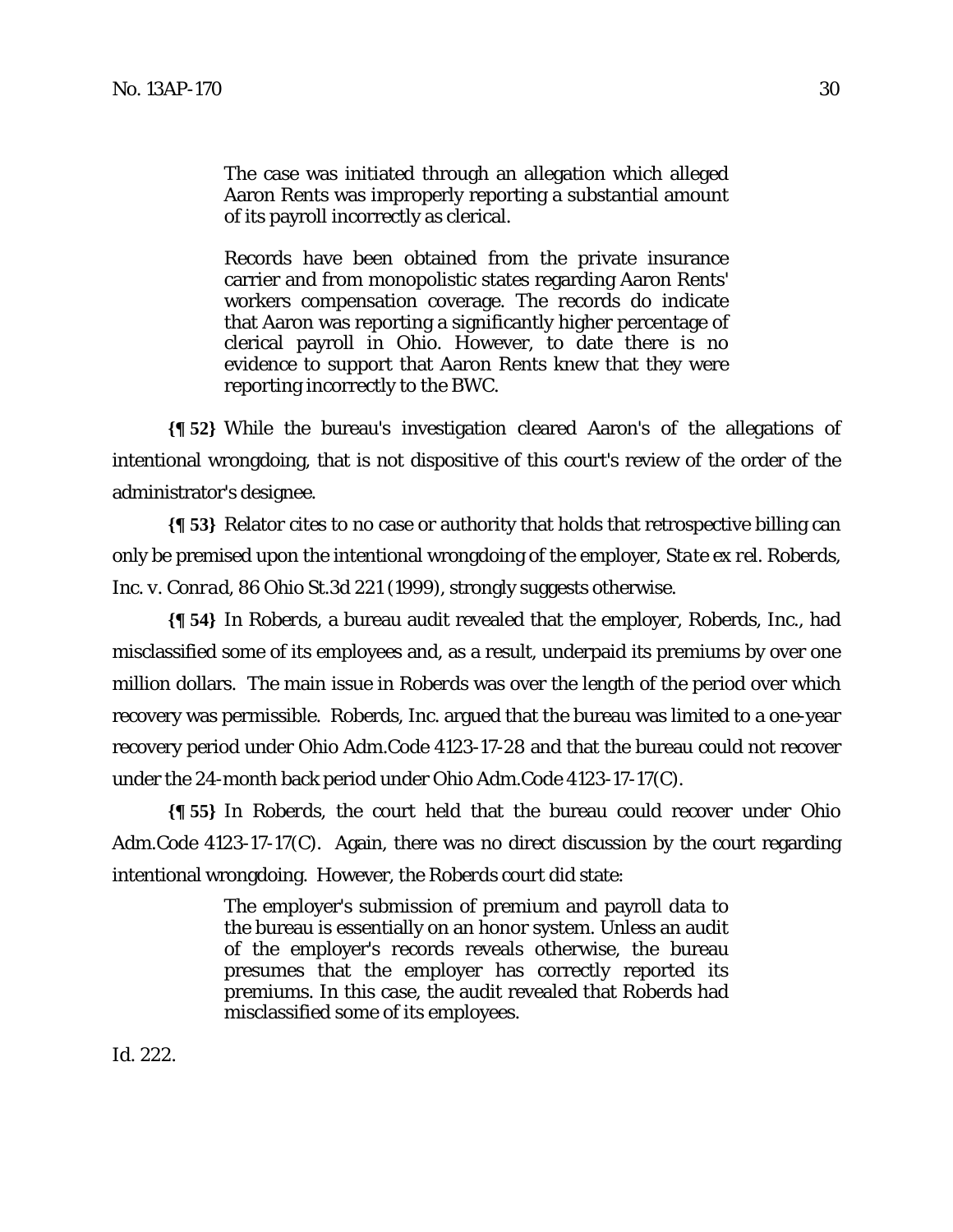**{¶ 56}** Thus, in *Roberds*, that the employer had misclassified some of its employees was sufficient for the bureau to recover under the 24-month provision of Ohio Adm.Code 4123-17-17(C). There is nothing in *Roberds* to indicate that the employer's misclassification was intentional.

**{¶ 57}** Given the above analysis, the issue here becomes whether the magnitude of Aaron's misclassification is a sufficient basis for the bureau to deny the request that the misclassification be applied prospectively only. This magistrate can see no reason why magnitude cannot be a basis for the bureau's decision.

**{¶ 58}** Another issue must be addressed. Relator contends that the bureau erred or abused its discretion by failing on the remand to first schedule a hearing before the adjudicating committee, rather than the administrator's designee. The magistrate disagrees.

**{¶ 59}** Analysis begins with a review of the July 5, 2011 judgment entry of the Supreme Court of Ohio which was filed in this court on July 25, 2011. The judgment entry states:

> This cause, here on appeal from the Court of Appeals for Franklin County, was considered in the manner prescribed by law. On consideration thereof, the judgment of the court of appeals is reversed, and a limited writ is issued that returns this cause to the Ohio Bureau of Workers' Compensation for further consideration and for an amended order that includes an explanation for its decision, consistent with the opinion rendered herein.

> It is further ordered that a mandate be sent to the Court of Appeals for Franklin County by certifying a copy of this judgment entry and filing it with the Clerk of the Court of Appeals for Franklin County.

**{¶ 60}** Clearly, the judgment entry does not indicate that the bureau must schedule a hearing before the adjudicating committee.

**{¶ 61}** Ohio Adm.Code 4123-14-06 is a bureau rule captioned "Bureau of workers' compensation adjudicating committee." Thereunder, the bureau rule provides:

> (A) The administrator of the bureau of workers' compensation may delegate the authority granted to the administrator under Chapters 4121., 4123., and 4131. of the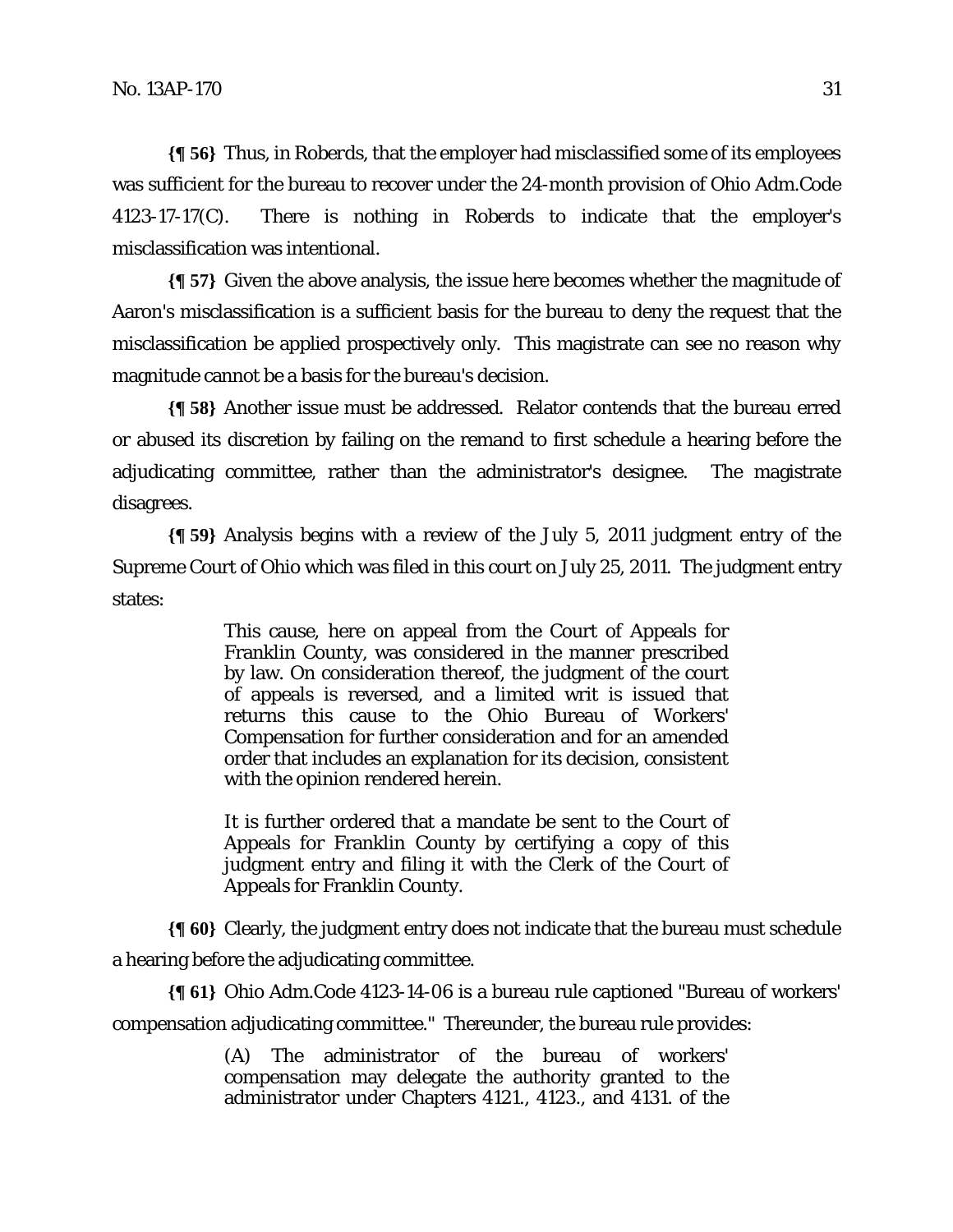Revised Code and agency 4123 of the Administrative Code for determining employer premium, assessment, or penalty obligations or liabilities, eligibility for alternative premium plans or discount programs, or other employer-related disputes or issues as may be authorized under the workers' compensation statutes and rules. For this purpose, the administrator may appoint an adjudicating committee to provide employers with hearings on such matters referred to the committee.

\* \* \*

(E) The committee shall keep a record of its dockets and proceedings. The committee's decisions shall be reduced to writing and mailed forthwith to all interested parties and shall state the evidence upon which the decision was based and the reasons for the committee's actions. The decision of the committee shall be the decision of the administrator. If the employer files a written appeal within thirty days of the employer's receipt of the committee's decision, the administrator or the administrator's designee shall hear the appeal of the decision of the committee, and shall conduct a hearing for such purpose.

**{¶ 62}** Citing Ohio Adm.Code 4123-14-06(A) and (E), relator points out that the adjudicating committee hears an employer's protest first. The administrator's designee will hear an appeal from the adjudicating committee if an appeal is timely filed by the employer.

**{¶ 63}** According to relator, the "plain language" of the bureau rule "proscribes the order of events, with no exception for cases that are returned from a reviewing court." (Relator's brief, 21-22.) Thus, based upon the rule's absence of direction for compliance with a court issued writ, relator concludes that the rule proscribes a hearing before the adjudicating committee for compliance with the instant writ. Relator's argument lacks merit. Because the bureau rule does not address compliance with a writ of mandamus, it cannot be interpreted to require an adjudicating committee hearing as a necessary first step toward compliance with the writ. In short, relator's reliance upon the bureau rule is misplaced.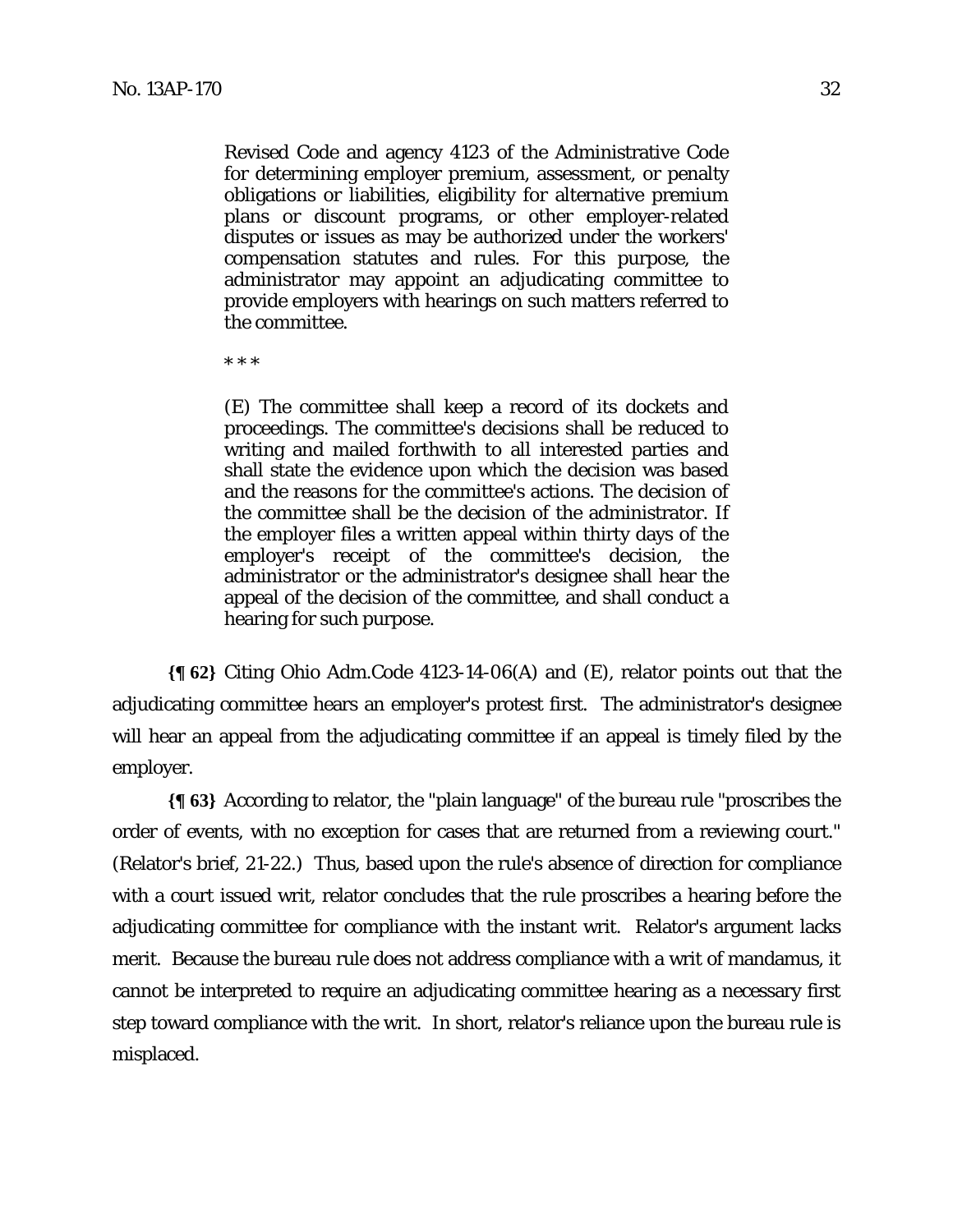**{¶ 64}** Relator's argument continues with its observation that the February 10, 2009 order of the administrator's designee adopted the September 24, 2008 decision of the adjudicating committee without much explanation and thus, as relator argues, it was the September 24, 2008 decision of the adjudicating committee that actually provided the courts with a reviewable order. As relator puts it, "[a]nything of substance upon which the Supreme Court based its decision to order a limited writ had to be based upon a review of the Adjudicating Committee order." (Relator's brief, 20.)

**{¶ 65}** Even if relator's observation regarding the two prior orders is correct, it does not follow that compliance with the writ must begin with another hearing before an adjudicating committee. In fact, the proceedings before the administrator's designee on January 17, 2012 shows the fallacy of relator's argument. That is, the administrator's designee took extensive recorded testimony with oral arguments from counsel, and then issued a lengthy, written decision that is under review here.

**{¶ 66}** Relator nonetheless argues:

Moreover, because that September 24, 2008 Adjudicating Committee hearing was not a record hearing, there was no official record of the proceedings available to be referenced upon which the Administrator's Designee could provide an amended order.

# (Relator's brief, 20.)

**{¶ 67}** The parties were free to present testimony and evidence on January 17, 2012 before the administrator's designee. There was no need for a record hearing before another adjudicating committee to serve as an evidentiary basis for a presumed appeal to the administrator's designee.

**{¶ 68}** Moreover, as respondent correctly points out here, it was the February 10, 2009 order of the administrator's designee that was the final order that needed correction. It was the February 10, 2009 order of the administrator's designee that had to be vacated for compliance with the writ. It is irrelevant that it might be argued that the adjudicating committee had issued a more comprehensive order than did the administrator's designee of February 10, 2009.